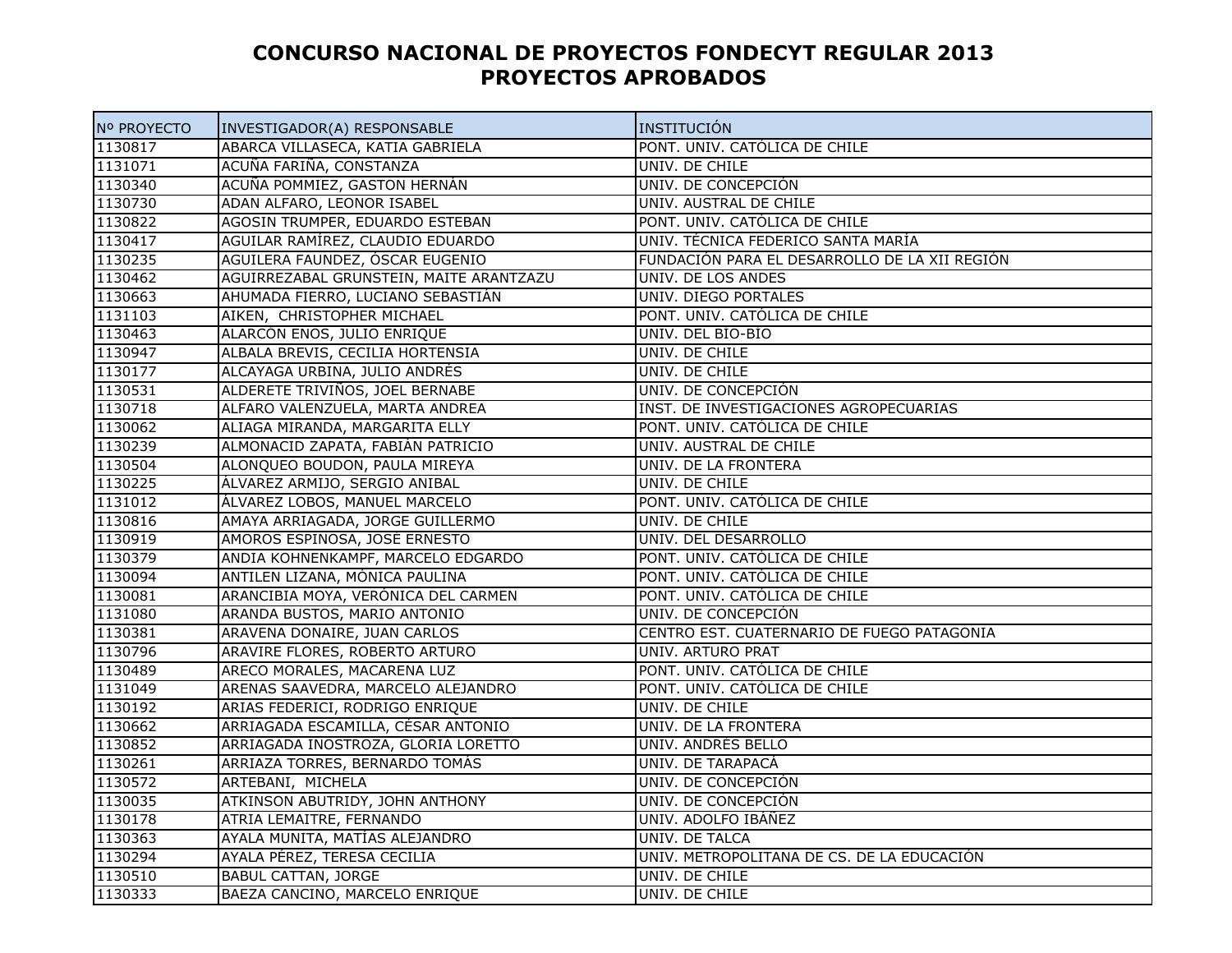| Nº PROYECTO | INVESTIGADOR(A) RESPONSABLE              | INSTITUCIÓN                           |
|-------------|------------------------------------------|---------------------------------------|
| 1130349     | BAEZA PERRY, CARLOS MARCELO              | UNIV. DE CONCEPCIÓN                   |
| 1130738     | BAEZA RODRÍGUEZ, MANUEL ANTONIO          | UNIV. DE CONCEPCIÓN                   |
| 1130600     | BALCELLS MARTY, MARÍA ELVIRA             | PONT. UNIV. CATÓLICA DE CHILE         |
| 1130104     | BARCELÓ BAEZA, PABLO                     | UNIV. DE CHILE                        |
| 1130276     | BAROZET, EMMANUELLE                      | UNIV. DE CHILE                        |
| 1130095     | BARROS OLMEDO, LUIS FELIPE               | CENTRO DE ESTUDIOS CIENTÍFICOS        |
| 1130133     | BASSO SOTZ, LEONARDO JAVIER              | UNIV. DE CHILE                        |
| 1130388     | BEGHELLI ZAPATA, ALEJANDRA LILIANA       | UNIV. TÉCNICA FEDERICO SANTA MARÍA    |
| 1130430     | BELLEI CARVACHO, CRISTIÁN IVÁN           | UNIV. DE CHILE                        |
| 1130732     | BELLO MALDONADO, ANDRÉS ALVARO           | UNIV. CATÓLICA DE TEMUCO              |
| 1130380     | BERNAL MEZA, RAÚL ANTONIO                | UNIV. ARTURO PRAT                     |
| 1131137     | BERNALES ODINO, SEBASTIÁN                | FUND. CIENCIA PARA LA VIDA            |
| 1130613     | BERNASCONI RAMÍREZ, ANDRÉS               | PONT. UNIV. CATÓLICA DE CHILE         |
| 1130228     | BHUYAN, HEMAN                            | PONT. UNIV. CATÓLICA DE CHILE         |
| 1131085     | BLANCO VIDAL, CLAUDIA TERESA             | UNIV. DEL DESARROLLO                  |
| 1130257     | BOBENRIETH HOCHFARBER, EUGENIO SEBASTIÁN | PONT. UNIV. CATÓLICA DE CHILE         |
| 1130491     | BONANSCO HERRERA, DOMINGO CHRISTIAN      | UNIV. DE VALPARAÍSO                   |
| 1130928     | BONILLA MELÉNDEZ, CARLOS ALBERTO         | PONT. UNIV. CATÓLICA DE CHILE         |
| 1130541     | BORIE BORIE, FERNANDO RICARDO            | UNIV. DE LA FRONTERA                  |
| 1130615     | BORZUTZKY SCHACHTER, ARTURO JOSÉ         | PONT. UNIV. CATÓLICA DE CHILE         |
| 1131083     | BOUCHON AGUIRRE, PEDRO                   | PONT. UNIV. CATÓLICA DE CHILE         |
| 1130015     | BOZINOVIC KUSCEVIC, FRANCISCO ESTEBAN    | PONT. UNIV. CATÓLICA DE CHILE         |
| 1130868     | BRANTE RAMÍREZ, ANTONIO JAVIER           | UNIV. CATÓLICA DE LA STMA. CONCEPCIÓN |
| 1130902     | BRAVO CELEDON, MARÍA LORETO              | UNIV. DE CONCEPCIÓN                   |
| 1130136     | BRAVO LINARES, CLAUDIO MARCELO           | UNIV. AUSTRAL DE CHILE                |
| 1130575     | BRAVO ORTEGA, CLAUDIO                    | UNIV. DE CHILE                        |
| 1130864     | BRONFMAN CACERES, NICOLÁS                | UNIV. ANDRÉS BELLO                    |
| 1130921     | BROWNE SARTORI, RODRIGO FRANCISCO        | UNIV. AUSTRAL DE CHILE                |
| 1130428     | BRUHN CRUZ, ALEJANDRO RODRIGO            | PONT. UNIV. CATÓLICA DE CHILE         |
| 1131156     | BUBNOVICH IVÁNOVICH, VALERI IVANOVICH    | UNIV. DE SANTIAGO DE CHILE            |
| 1130256     | BUNSTER BALOCCHI, MARTA CECILIA          | UNIV. DE CONCEPCIÓN                   |
| 1130154     | <b>BURGER, RAIMUND KLAUS</b>             | UNIV. DE CONCEPCIÓN                   |
| 1130929     | BURGOS HITSCHFELD, PATRICIA VERÓNICA     | UNIV. AUSTRAL DE CHILE                |
| 1130158     | BUSTINZA PARIONA, ROMMEL ANDRÉS          | UNIV. DE CONCEPCIÓN                   |
| 1130141     | CABALLERO RUIZ, JULIO MIGUEL             | UNIV. DE TALCA                        |
| 1130114     | CABELLO GUZMÁN, GERARDO ANDRÉS           | UNIV. DEL BIO-BIO                     |
| 1130981     | CABRERA MUÑOZ, ZAIDA TAMARA              | PONT. UNIV. CATÓLICA DE VALPARAÍSO    |
| 1130372     | CABRERA OYARZÚN, ALEJANDRO LEOPOLDO      | PONT. UNIV. CATÓLICA DE CHILE         |
| 1131038     | CALIXTO MOHOR, ANDREA LEONOR             | UNIV. MAYOR                           |
| 1130636     | CAMPOS MUÑOZ, JAIME ARTURO               | UNIV. DE CHILE                        |
| 1130962     | CANALES CERON, ALEJANDRO ISIDORO         | CORP. CIEM ACONCAGUA                  |
| 1130052     | CANESSA TERRAZAS, ENRIQUE                | UNIV. ADOLFO IBÁÑEZ                   |
| 1130002     | CÁNOVAS EMHART, RODRIGO                  | PONT. UNIV. CATÓLICA DE CHILE         |
| 1130025     | CARDEMIL OLIVA, LILIANA ANGÉLICA         | UNIV. DE CHILE                        |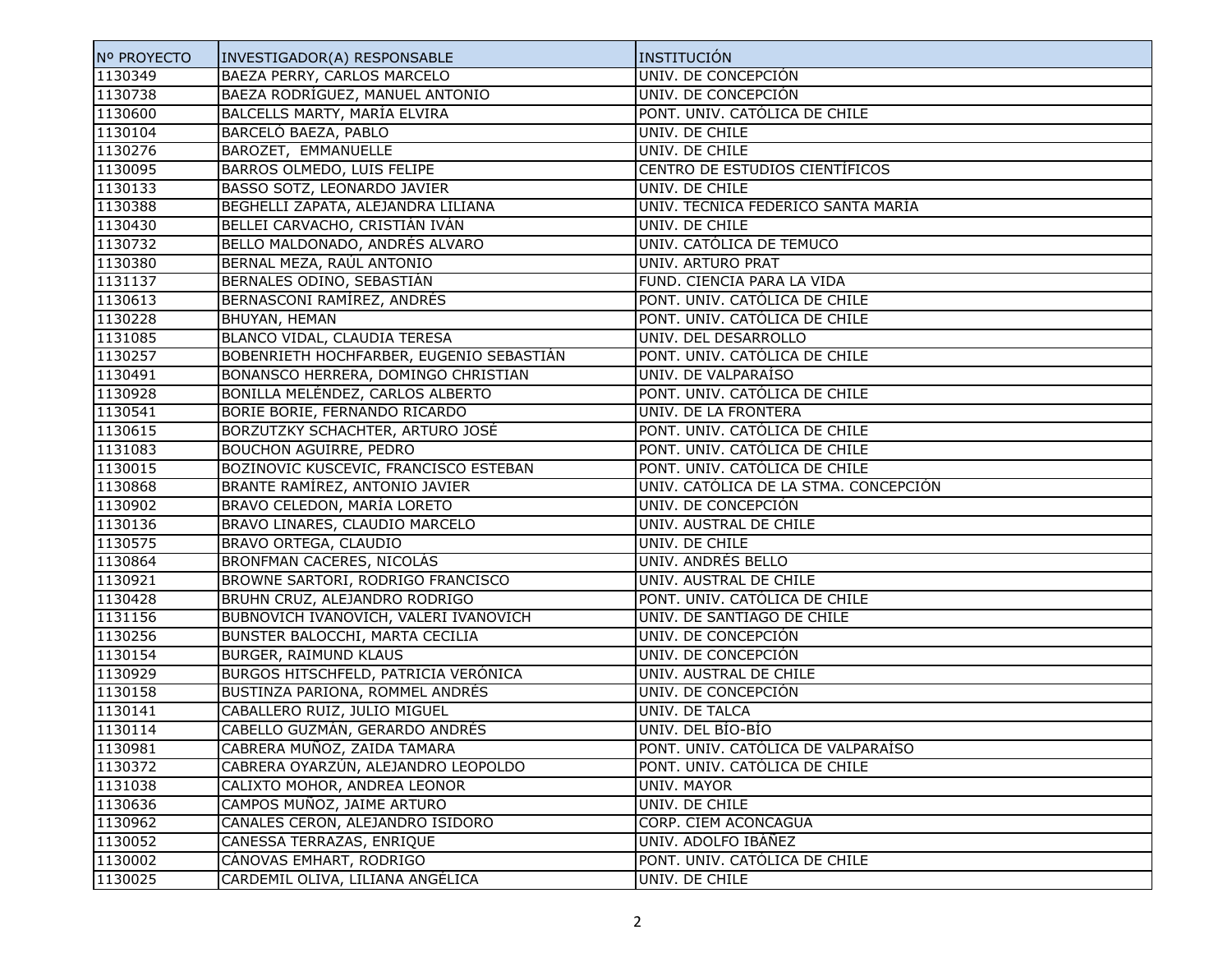| Nº PROYECTO | INVESTIGADOR(A) RESPONSABLE             | INSTITUCIÓN                        |
|-------------|-----------------------------------------|------------------------------------|
| 1131002     | CÁRDENAS JIRON, GLORIA INÉS             | UNIV. DE SANTIAGO DE CHILE         |
| 1130139     | CÁRDENAS JIRON, LUZ ALICIA              | UNIV. DE CHILE                     |
| 1130406     | CARNEVALI RODRÍGUEZ, RAÚL ANTONIO       | UNIV. DE TALCA                     |
| 1130445     | CAROCCA BECERRA, ÁNGEL DENYS            | UNIV. DE LA FRONTERA               |
| 1130742     | CARRASCO ALTAMIRANO, HÉCTOR JERÓNIMO    | UNIV. ANDRÉS BELLO                 |
| 1130905     | CARRASCO BRIONES, MIGUEL ÁNGEL          | UNIV. DE LOS ANDES                 |
| 1130105     | CARRILLO CONTRERAS, DAVID               | PONT. UNIV. CATÓLICA DE VALPARAÍSO |
| 1130444     | CARRIÓN ARRIAGADA, FLAVIO RIGOBERTO     | UNIV. DE LOS ANDES                 |
| 1130175     | CARVAJAL RAMÍREZ, PATRICIO IGNACIO      | PONT. UNIV. CATÓLICA DE CHILE      |
| 1130949     | CASASSUS MONTERO, SIMÓN PABLO           | UNIV. DE CHILE                     |
| 1130233     | CASTRO CEPERO, LUIS MAURICIO            | UNIV. DE CONCEPCIÓN                |
| 1130259     | CASTRO CORREA, CARMEN PAZ               | UNIV. DE CHILE                     |
| 1130676     | CASTRO RODRÍGUEZ, CRISTIÁN IVOR         | UNIV. DE TARAPACÁ                  |
| 1130241     | CAVIEDES FERNÁNDEZ, PABLO ANDRÉS        | UNIV. DE CHILE                     |
| 1130592     | CAVIERES GONZÁLEZ, LOHENGRIN ALEXIS     | UNIV. DE CONCEPCIÓN                |
| 1130404     | CELENTANO, DIEGO JAVIER                 | PONT. UNIV. CATÓLICA DE CHILE      |
| 1130579     | CERDA VILLABLANCA, ENRIQUE ARIEL        | UNIV. DE SANTIAGO DE CHILE         |
| 1131028     | CERECEDA BALIC, FRANCISCO JAVIER        | UNIV. TÉCNICA FEDERICO SANTA MARÍA |
| 1130242     | CESPEDES ACUÑA, CARLOS LEONARDO         | UNIV. DEL BÍO-BÍO                  |
| 1130373     | CHANAME DOMÍNGUEZ, JULIO                | PONT. UNIV. CATÓLICA DE CHILE      |
| 1131029     | COFRÉ MARDONES, HERNÁN                  | UNIV. DE SANTIAGO DE CHILE         |
| 1131127     | <b>COLLINS, CATH</b>                    | UNIV. DIEGO PORTALES               |
| 1130201     | COLOMA TIRAPEGUI, CARMEN JULIA          | UNIV. DE CHILE                     |
| 1130564     | COMINETTI COTTI-COMETTI, ROBERTO MARIO  | UNIV. DE CHILE                     |
| 1130071     | COMTE SELMAN, DIANA PATRICIA            | UNIV. DE CHILE                     |
| 1130478     | CONCHA LAGOS, JOSÉ PABLO                | PONT. UNIV. CATÓLICA DE CHILE      |
| 1130760     | CONGET MOLINA, PAULETTE ANDREA          | UNIV. DEL DESARROLLO               |
| 1131101     | CONTRERAS PÉREZ, DAVID RODRIGO          | UNIV. DE CONCEPCIÓN                |
| 1130004     | CONTRERAS REYES, EDUARDO ELISEO         | UNIV. DE CHILE                     |
| 1130497     | CONTRERAS SEITZ, MANUEL EDUARDO         | UNIV. AUSTRAL DE CHILE             |
| 1131091     | CONTRERAS VALENZUELA, INÉS MARGARITA    | PONT. UNIV. CATÓLICA DE CHILE      |
| 1130956     | CORDERO QUINZACARA, EDUARDO ERICK       | PONT. UNIV. CATÓLICA DE VALPARAÍSO |
| 1130635     | <b>CORGNE, ALEXANDRE</b>                | UNIV. AUSTRAL DE CHILE             |
| 1130501     | CORNEJO ESPEJO, JUAN ROLANDO            | UNIV. CATÓLICA DEL MAULE           |
| 1130671     | CORREA HAEUSSLER, JOSÉ RAFAEL           | UNIV. DE CHILE                     |
| 1130352     | CORTÁZAR SANZ, GÓNZALO                  | PONT. UNIV. CATÓLICA DE CHILE      |
| 1130758     | COSMELLI SÁNCHEZ, DIEGO JOSÉ            | PONT. UNIV. CATÓLICA DE CHILE      |
| 1130342     | COVARRUBIAS GALLARDO, CRISTIÁN MAURICIO | UNIV. DE CHILE                     |
| 1130420     | CRESPO ALLENDE, NINA MARÍA              | PONT. UNIV. CATÓLICA DE VALPARAÍSO |
| 1130278     | CRUCHAGA, MARCELA ANDREA                | UNIV. DE SANTIAGO DE CHILE         |
| 1130173     | CURE OJEDA, MICHEL JORGE DANIEL         | UNIV. DE VALPARAÍSO                |
| 1131136     | CUSSEN ABUD, FELIPE ALBERTO             | UNIV. DE SANTIAGO DE CHILE         |
| 1130585     | <b>CUSSEN, CELIA LANGDEAU</b>           | UNIV. DE CHILE                     |
| 1130599     | CVETIC, GORAZD                          | UNIV. TÉCNICA FEDERICO SANTA MARÍA |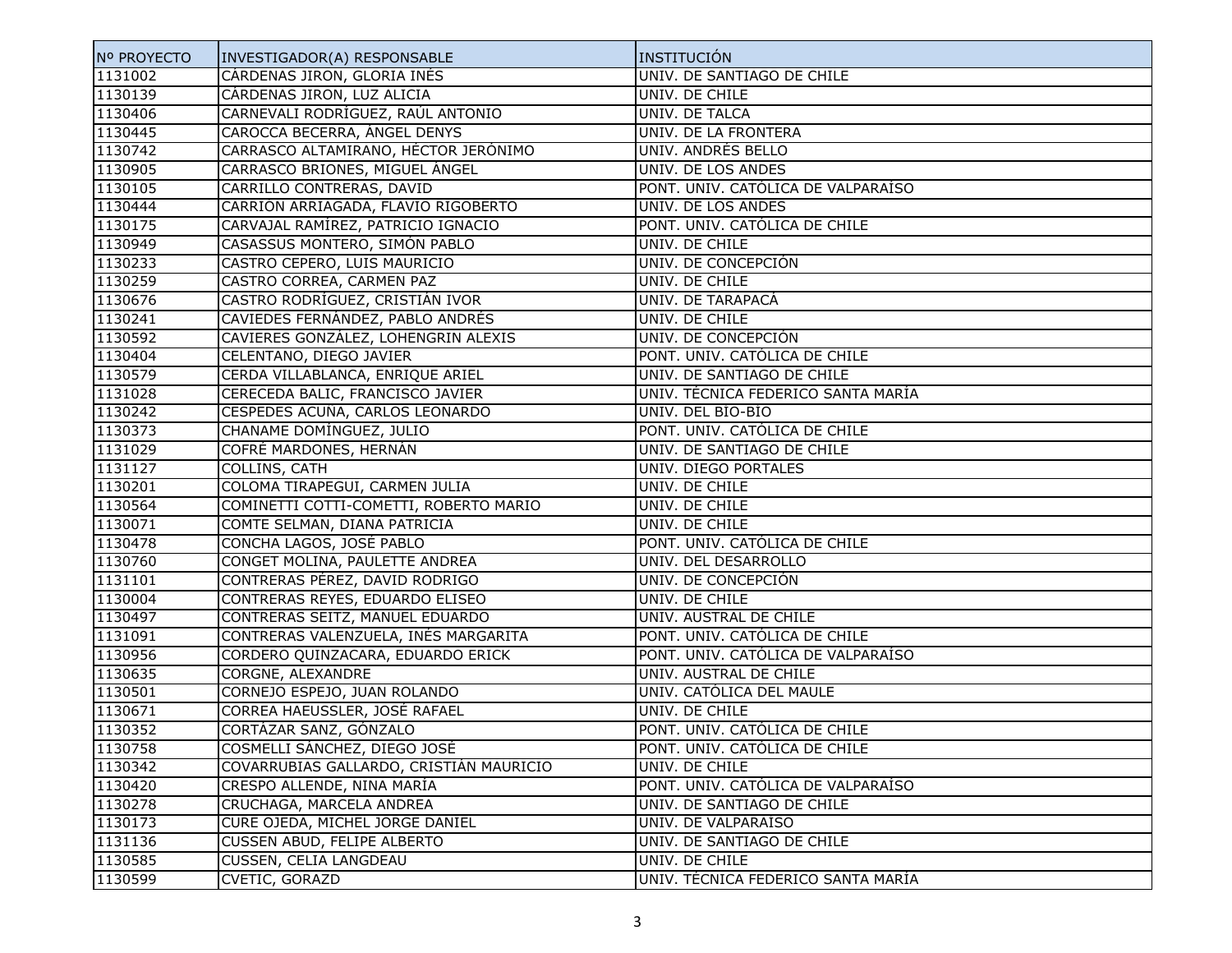| Nº PROYECTO | INVESTIGADOR(A) RESPONSABLE          | INSTITUCIÓN                            |
|-------------|--------------------------------------|----------------------------------------|
| 1130606     | DAHROUCH, MOHAMED REDOINE            | UNIV. DE CONCEPCIÓN                    |
| 1131063     | DANERI HERMOSILLA, GIOVANNI          | UNIV. AUSTRAL DE CHILE                 |
| 1130176     | DANIILIDIS, ARIS                     | UNIV. DE CHILE                         |
| 1130360     | DÁVILA BONCZOS, JUAN DIEGO           | UNIV. DE CHILE                         |
| 1130447     | DE DIEGO GLARIA, MARTA GLORIA        | UNIV. DE CONCEPCIÓN                    |
| 1130284     | DE LA MAZA CAVE, MARÍA PÍA           | UNIV. DE CHILE                         |
| 1130661     | DE LARA LÓPEZ, FRANCISCO             | PONT. UNIV. CATÓLICA DE CHILE          |
| 1130107     | DEFILIPPI BRUZZONE, BRUNO GIORGIO    | INST. DE INVESTIGACIONES AGROPECUARIAS |
| 1131129     | DEL RÍO FERRETTI, CARLOS MAURICIO    | UNIV. CATÓLICA DEL NORTE               |
| 1130082     | DELGADO RAMÍREZ, EDUARDO JOSÉ        | UNIV. DE CONCEPCIÓN                    |
| 1130155     | DELPORTE VERGARA, CARLA LUZ          | UNIV. DE CHILE                         |
| 1130528     | DEMARCO LÓPEZ, RICARDO JAVIER        | UNIV. DE CONCEPCIÓN                    |
| 1131098     | DESROSIERS, PATRICK                  | UNIV. DE TALCA                         |
| 1130300     | DÍAZ ARAYA, GUILLERMO ANTONIO        | UNIV. DE CHILE                         |
| 1130341     | DÍAZ LOIS, EMILCE SILVINA            | UNIV. DE ANTOFAGASTA                   |
| 1130617     | DIB VENTURELLI, CLAUDIO OMAR         | UNIV. TÉCNICA FEDERICO SANTA MARÍA     |
| 1130944     | DONOSO RODRÍGUEZ, MIGUEL             | UNIV. DE LOS ANDES                     |
| 1130546     | DORNER FERNÁNDEZ, JOSÉ MIGUEL        | UNIV. AUSTRAL DE CHILE                 |
| 1130129     | DUMAIS, JACQUES                      | UNIV. ADOLFO IBÁÑEZ                    |
| 1130424     | EBENSPERGER DARROUY, GERMÁN          | UNIV. DE CHILE                         |
| 1130091     | EBENSPERGER PESCE, LUIS ALBERTO      | PONT. UNIV. CATÓLICA DE CHILE          |
| 1130358     | EDWARDS MUJICA, ANA MARÍA            | PONT. UNIV. CATÓLICA DE CHILE          |
| 1130472     | ELISSETCHE MARTÍNEZ, JUAN PEDRO      | GENOMICA FORESTAL S. A.                |
| 1130085     | EMERY, XAVIER MATHIEU                | UNIV. DE CHILE                         |
| 1130695     | ERRÁZURIZ INFANTE, TOMÁS PABLO       | UNIV. CATÓLICA DEL MAULE               |
| 1130458     | ESCALA ASTORQUIZA, ANDRÉS FELIPE     | UNIV. DE CHILE                         |
| 1130940     | ESCAURIAZA MESA, CRISTIÁN RODRIGO    | PONT. UNIV. CATÓLICA DE CHILE          |
| 1130435     | ESCOBAR CASTRO, JUAN FERNANDO        | UNIV. DE CHILE                         |
| 1130621     | ESCOBAR MORAGAS, RODRIGO ALFONSO     | PONT. UNIV. CATÓLICA DE CHILE          |
| 1130511     | ESCRIBANO VELOSO, HERACLIO RUBÉN     | UNIV. DE CONCEPCIÓN                    |
| 1130605     | ESPINOZA GONZÁLEZ, RODRIGO ANDRÉS    | UNIV. DE CHILE                         |
| 1130577     | ESTRADA TURRA, BALDOMERO             | PONT. UNIV. CATÓLICA DE VALPARAÍSO     |
| 1130874     | EUGENIN LEÓN, JAIME LUCIANO          | UNIV. DE SANTIAGO DE CHILE             |
| 1130180     | EYZAGUIRRE PHILIPPI, JAIME JULIO     | UNIV. ANDRÉS BELLO                     |
| 1130470     | EZQUER ROMERO, EDUARDO FERNANDO      | UNIV. DEL DESARROLLO                   |
| 1130253     | FABRY, JOHAN                         | UNIV. DE CHILE                         |
| 1130296     | FALABELLA GARCÍA, GONZALO ESTANISLAO | UNIV. DE CHILE                         |
| 1130354     | FALCON BEAS, CLAUDIO MOISÉS          | UNIV. DE CHILE                         |
| 1130427     | FARDELLA BELLO, CARLOS ENRIQUE       | PONT. UNIV. CATÓLICA DE CHILE          |
| 1130220     | FEDIAKOVA, EVGUENIA                  | UNIV. DE SANTIAGO DE CHILE             |
| 1130521     | FELLHAUER, MICHAEL ALOIS             | UNIV. DE CONCEPCIÓN                    |
| 1130976     | FERNÁNDEZ BERGIA, MIRIAM             | PONT. UNIV. CATÓLICA DE CHILE          |
| 1130076     | FERNÁNDEZ CRUZ, JOSÉ ÁNGEL           | UNIV. AUSTRAL DE CHILE                 |
| 1130003     | FERNÁNDEZ MATURANA, VIVIANA PAULINA  | UNIV. ADOLFO IBÁÑEZ                    |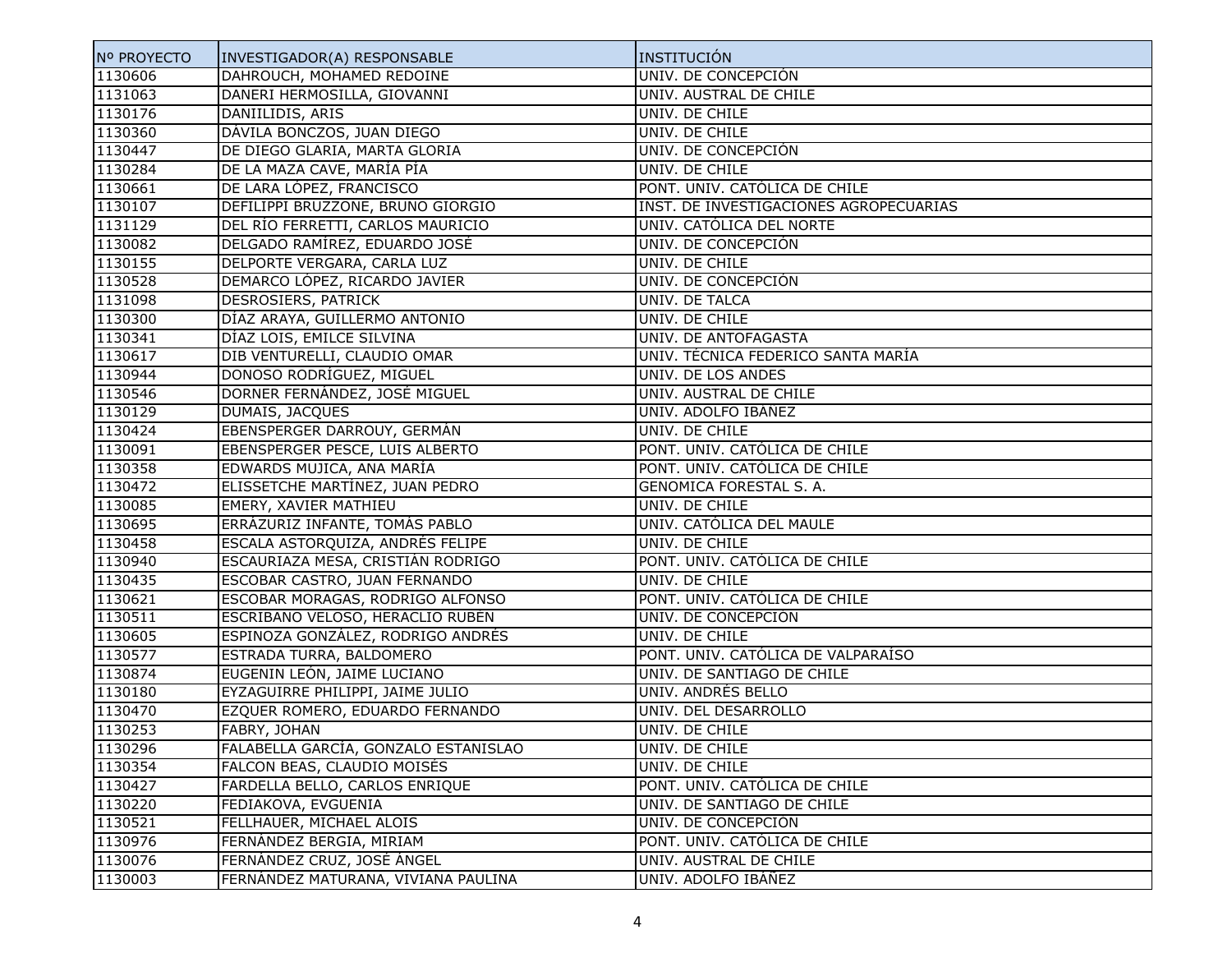| Nº PROYECTO | INVESTIGADOR(A) RESPONSABLE             | INSTITUCIÓN                             |
|-------------|-----------------------------------------|-----------------------------------------|
| 1130588     | FERRADA BORQUEZ, JUAN CARLOS            | UNIV. DE VALPARAÍSO                     |
| 1130772     | FERREIRA PARKER, JORGE FEDERICO         | UNIV. DE CHILE                          |
| 1130099     | FERREIRA VIGOUROUX, LUIS ARTURO         | UNIV. DE CHILE                          |
| 1130923     | FIGUEROA CANDIA, LEONARDO ENRIQUE       | UNIV. DE CONCEPCIÓN                     |
| 1130483     | FIGUEROA CARO, ALFREDO CHRISTIAN        | UNIV. AUSTRAL DE CHILE                  |
| 1130069     | FIGUEROA VALVERDE, JAIME EUGENIO        | UNIV. AUSTRAL DE CHILE                  |
| 1130809     | FLORES CHAVEZ, JAIME EDGARDO            | UNIV. DE LA FRONTERA                    |
| 1130449     | FLORES GONZÁLEZ, LUIS MANUEL            | PONT. UNIV. CATÓLICA DE CHILE           |
| 1131135     | FLORES SAAVEDRA, ISABEL ALEJANDRA       | UNIV. TÉCNICA FEDERICO SANTA MARÍA      |
| 1130540     | FOSTER BONNETTE, WILLIAM ELLIS          | PONT. UNIV. CATÓLICA DE CHILE           |
| 1130509     | FRANCK BERGER, NICOLÁS WALTER           | UNIV. DE CHILE                          |
| 1130218     | FRANKEN KURZEN, CLEMENS AUGUST          | PONT. UNIV. CATÓLICA DE CHILE           |
| 1130456     | FRIZ ROA, LUIS ALBERTO                  | UNIV. DEL BÍO-BÍO                       |
| 1130482     | FUENTEALBA ALDAY, RODRIGO ESTEBAN       | UNIV. DE LOS ANDES                      |
| 1130747     | FUENTEALBA ARCOS, JORGE PATRICIO        | UNIV. DE CONCEPCIÓN                     |
| 1130640     | FUENTEALBA CARRASCO, MAURICIO DANIEL    | PONT. UNIV. CATÓLICA DE VALPARAÍSO      |
| 1130202     | FUENTEALBA ROSAS, PATRICIO ARMANDO      | UNIV. DE CHILE                          |
| 1130627     | FUENTES CASTILLO, ANDRÉS HERNÁN         | UNIV. TÉCNICA FEDERICO SANTA MARÍA      |
| 1130614     | FUENZALIDA NÚÑEZ, MARCO ARTURO          | UNIV. DE VALPARAISO                     |
| 1130426     | GAETE DURÁN, PATRICIO ALFREDO           | UNIV. TÉCNICA FEDERICO SANTA MARÍA      |
| 1130113     | <b>GALANTI GARRONE, NORBEL LUIS</b>     | UNIV. DE CHILE                          |
| 1130217     | GALGANI FUENTES, JOSÉ EDUARDO           | PONT. UNIV. CATÓLICA DE CHILE           |
| 1130400     | GALGANI MUÑOZ, JAIME ALBERTO            | UNIV. CATÓLICA CARDENAL SILVA HENRÍQUEZ |
| 1130931     | GALINDO DIAZ, MARIO ALEX                | UNIV. DE CHILE                          |
| 1130523     | GALINDO VILLARROEL, ÓSCAR ALEJANDRO     | UNIV. AUSTRAL DE CHILE                  |
| 1130020     | GAMBOA RÍOS, JORGE FELIPE               | UNIV. DE SANTIAGO DE CHILE              |
| 1130570     | GAMONAL ARAVENA, JORGE ANTONIO          | UNIV. DE CHILE                          |
| 1131134     | GANGA CONTRERAS, FRANCISCO ANÍBAL       | UNIV. DE LOS LAGOS                      |
| 1130601     | GARRIDO GARRIDO, GABINO                 | UNIV. CATÓLICA DEL NORTE                |
| 1131000     | GARRIDO PEREIRA, MARCELO ESTEBAN        | UNIV. ACADEMIA DE HUMANISMO CRISTIÁNO   |
| 1130098     | GAYO CAL, MODESTO GUILLERMO             | UNIV. DIEGO PORTALES                    |
| 1130304     | GEORGE-NASCIMENTO FAILLA, MARIO ANTONIO | UNIV. CATÓLICA DE LA STMA. CONCEPCIÓN   |
| 1130559     | GIBERT GALASSI, JORGE EDUARDO           | UNIV. DE VALPARAÍSO                     |
| 1130749     | GIL LLAMBIAS, FRANCISCO JAVIER          | UNIV. DE SANTIAGO DE CHILE              |
| 1130074     | GIL MICHELL, FERNANDO RAFAEL            | UNIV. ANDRÉS BELLO                      |
| 1130565     | GIOLITO, EUGENIO PEDRO                  | UNIV. ALBERTO HURTADO                   |
| 1131131     | GIRONAS LEÓN, JORGE ALFREDO             | PONT. UNIV. CATÓLICA DE CHILE           |
| 1130051     | GODOY SÁNCHEZ, ALEJANDRO SAMUEL         | PONT. UNIV. CATÓLICA DE CHILE           |
| 1130323     | GOICOVIC DONOSO, IGOR ALEXIS            | UNIV. DE SANTIAGO DE CHILE              |
| 1130495     | GÓMEZ GERALDO, HÉCTOR WLADIMIR          | UNIV. DE ANTOFAGASTA                    |
| 1130794     | GÓMEZ OCAMPO, IVÁN MANUEL               | UNIV. AUSTRAL DE CHILE                  |
| 1130807     | GÓMEZ UCHIDA, DANIEL GUILLERMO          | UNIV. DE CONCEPCIÓN                     |
| 1130948     | GONZÁLEZ ACUÑA, DANIEL ALFONSO          | UNIV. DE CONCEPCIÓN                     |
| 1130630     | GONZÁLEZ AGÜERO, MAURICIO ALFREDO       | INST. DE INVESTIGACIONES AGROPECUARIAS  |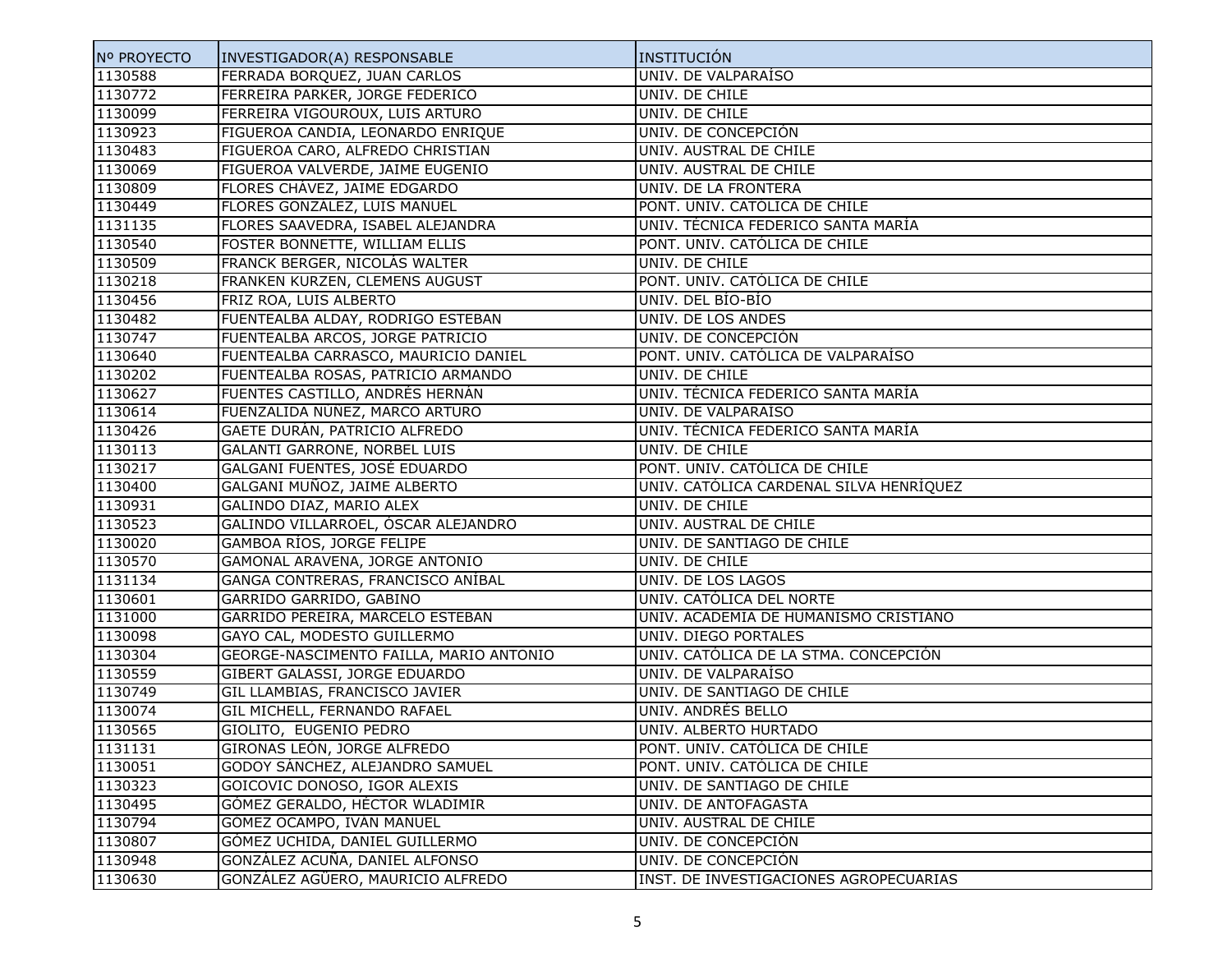| Nº PROYECTO | INVESTIGADOR(A) RESPONSABLE        | INSTITUCIÓN                                |
|-------------|------------------------------------|--------------------------------------------|
| 1131001     | GONZÁLEZ ARAVENA, JORGE MARCELO    | <b>INST. ANTÁRTICO CHILENO</b>             |
| 1130073     | GONZÁLEZ CANGAS, YANKO LEOPOLDO    | UNIV. AUSTRAL DE CHILE                     |
| 1131007     | GONZÁLEZ CORTÉS, JORGE ALEJANDRO   | UNIV. DE ANTOFAGASTA                       |
| 1130451     | GONZÁLEZ GRONOW, MARIO ALFREDO     | UNIV. CATÓLICA DEL NORTE                   |
| 1130517     | GONZÁLEZ MIRANDA, SERGIO ALBERTO   | UNIV. ARTURO PRAT                          |
| 1131112     | GONZÁLEZ MORAGA, GUILLERMO ANTONIO | UNIV. DE CHILE                             |
| 1131003     | GONZÁLEZ NILO, FERNANDO DANILO     | UNIV. ANDRÉS BELLO                         |
| 1130785     | GONZÁLEZ PIZARRO, JOSÉ ANTONIO     | UNIV. CATÓLICA DEL NORTE                   |
| 1130838     | GONZÁLEZ ROCHA, GERARDO ENRIQUE    | UNIV. DE CONCEPCIÓN                        |
| 1130982     | GONZÁLEZ UGALDE, CARLOS            | PONT. UNIV. CATÓLICA DE CHILE              |
| 1130629     | GONZÁLEZ YÁÑEZ, MARÍA TERESA       | UNIV. DE ANTOFAGASTA                       |
| 1130286     | GREZ TOSO, SANTIAGO SERGIO         | UNIV. DE CHILE                             |
| 1130334     | GUARINI HERRMANN, MARCELO WALTER   | PONT. UNIV. CATÓLICA DE CHILE              |
| 1130790     | GUERRA BENAVENTE, IGNACIO ANTONIO  | UNIV. DE SANTIAGO DE CHILE                 |
| 1130221     | <b>GUERRERO RUZ, SICHEM</b>        | UNIV. DE LOS ANDES                         |
| 1130108     | GUERRERO SALDES, LORNA ELENA       | UNIV. TÉCNICA FEDERICO SANTA MARÍA         |
| 1130797     | GUILLEMIN, MARIE-LAURE MONIQUE     | UNIV. AUSTRAL DE CHILE                     |
| 1130818     | GUTIÉRREZ CONTRERAS, JOSÉ LEONARDO | UNIV. DE CONCEPCIÓN                        |
| 1130697     | GUTIÉRREZ GALLEGOS, SORAYA ELISA   | UNIV. DE CONCEPCIÓN                        |
| 1130890     | GUZMÁN BARCOS, VIRGINIA BEATRÍZ    | CENTRO DE ESTUDIOS DE LA MUJER             |
| 1130646     | GUZMÁN BRITO, ALEJANDRO ÁNGEL      | PONT. UNIV. CATÓLICA DE VALPARAÍSO         |
| 1131004     | GUZMÁN GONZÁLEZ, JOSÉ LEONARDO     | UNIV. DE CONCEPCIÓN                        |
| 1130387     | HARRIS DIEZ, PAUL RICHARD          | PONT. UNIV. CATÓLICA DE CHILE              |
| 1130423     | HASSAINE, MOKHTAR                  | UNIV. DE TALCA                             |
| 1131039     | HAUSSERMANN, VERENA SUSANNE        | PONT. UNIV. CATÓLICA DE VALPARAÍSO         |
| 1130321     | HENRÍQUEZ HOHMANN, JUAN PABLO      | UNIV. DE CONCEPCIÓN                        |
| 1130144     | HENRÍQUEZ MIRANDA, HERNÁN ROBERTO  | UNIV. DE SANTIAGO DE CHILE                 |
| 1130190     | HENRÍQUEZ NAVIA, RODRIGO GONZALO   | PONT. UNIV. CATÓLICA DE VALPARAÍSO         |
| 1130305     | HENRÍQUEZ RUIZ, CRISTIÁN GONZALO   | PONT. UNIV. CATÓLICA DE CHILE              |
| 1130200     | HERNÁNDEZ POBLETE, GLENN WILSON    | PONT. UNIV. CATÓLICA DE CHILE              |
| 1130628     | HERRERA APABLAZA, RAMÓN ALEJANDRO  | PONT. UNIV. CATÓLICA DE VALPARAÍSO         |
| 1131019     | HERRERA DIAZ, FRANCISCO VICENTE    | UNIV. DE SANTIAGO DE CHILE                 |
| 1130182     | HERRERA FERNÁNDEZ, VALERIA MODESTA | UNIV. METROPOLITANA DE CS. DE LA EDUCACIÓN |
| 1130227     | HERVE ALLAMAND, FRANCISCO ENRIQUE  | UNIV. DE CHILE                             |
| 1130667     | HIDALGO LEHUEDE, JORGE ALFREDO     | UNIV. DE CHILE                             |
| 1130793     | HINOJOSA MATEUS, VÍCTOR HUGO       | UNIV. TÉCNICA FEDERICO SANTA MARÍA         |
| 1130722     | HODGKINSON, SUZANNE MARIE          | UNIV. AUSTRAL DE CHILE                     |
| 1130683     | HOLMES, DAVID S.                   | UNIV. ANDRÉS BELLO                         |
| 1131047     | HORMAZÁBAL FRITZ, SAMUEL ERNESTO   | PONT. UNIV. CATÓLICA DE VALPARAÍSO         |
| 1130735     | HUNEEUS MADGE, CARLOS ROBERTO      | UNIV. DE CHILE                             |
| 1131058     | HUNTER ALARCÓN, RENATO ALEXIS      | UNIV. DE LA FRONTERA                       |
| 1130582     | HUOVINEN, PIRJO SINIKKA            | UNIV. AUSTRAL DE CHILE                     |
| 1130920     | IBÁÑEZ BARASSI, AGUSTIN MARIANO    | UNIV. DIEGO PORTALES                       |
| 1130266     | IBÁÑEZ CARVAJAL, CHRISTIAN MARCELO | UNIV. DE CHILE                             |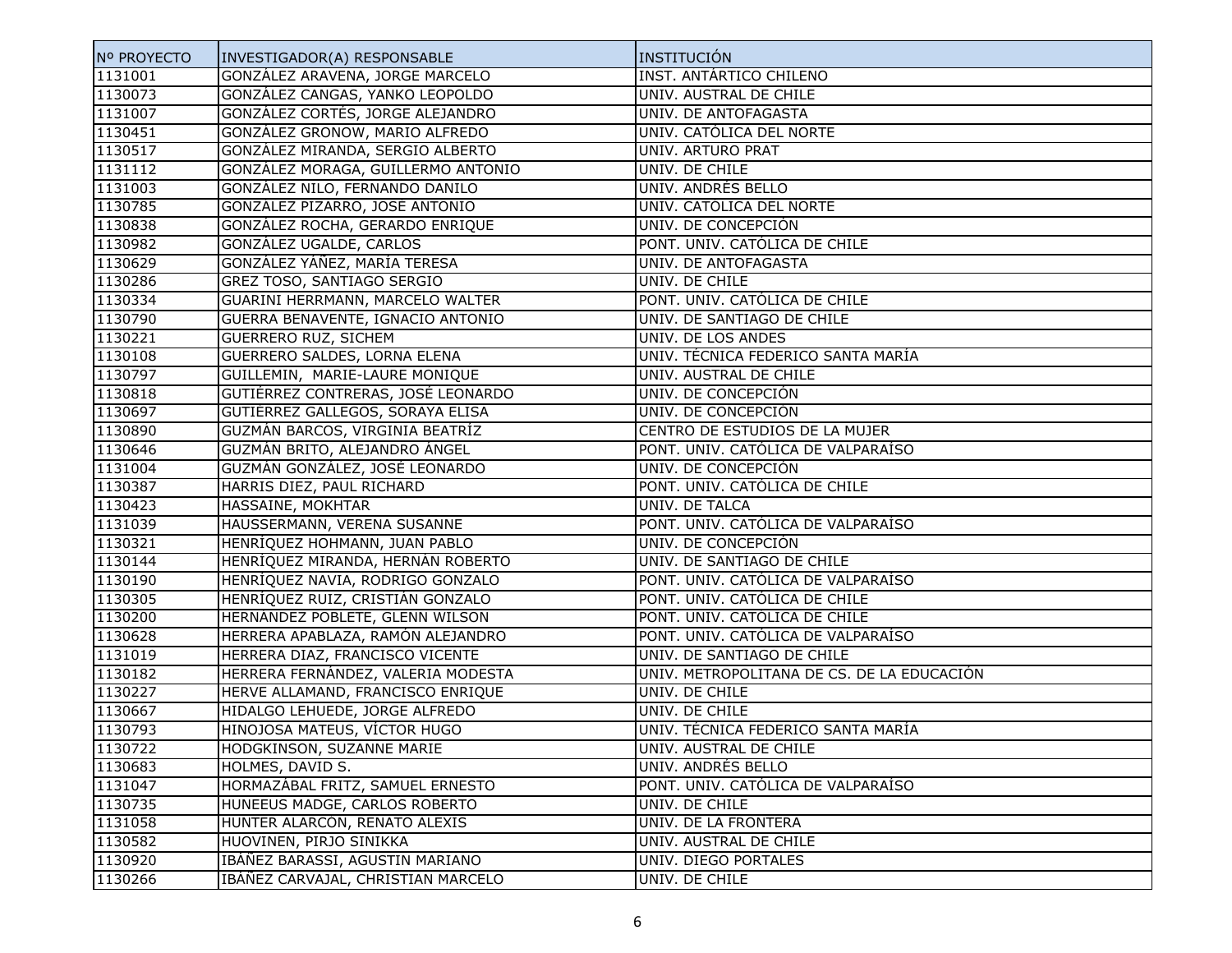| Nº PROYECTO | INVESTIGADOR(A) RESPONSABLE         | INSTITUCIÓN                                     |
|-------------|-------------------------------------|-------------------------------------------------|
| 1130059     | ILLANES FRONTAURA, ANDRÉS           | PONT. UNIV. CATÓLICA DE VALPARAÍSO              |
| 1130882     | IMARAI BAHAMONDE, CARMEN MÓNICA     | UNIV. DE SANTIAGO DE CHILE                      |
| 1130198     | INFANTE ESPIÑEIRA, RODRIGO ARTURO   | UNIV. DE CHILE                                  |
| 1130616     | INFANTE JARAS, MARTA DEL ROSARIO    | PONT. UNIV. CATÓLICA DE CHILE                   |
| 1131087     | INIGUEZ LUY, FEDERICO LUIS          | CENT. GENOM. NUT. AGROACUICOLA - CGNA           |
| 1131109     | JARA VALDIVIA, MAGDALENA            | PONT. UNIV. CATÓLICA DE CHILE                   |
| 1130147     | JARA VERGARA, PAUL SEBASTIÁN        | UNIV. DE CHILE                                  |
| 1130898     | JIMÉNEZ CASTILLO, MYLTHON ALEJANDRO | UNIV. AUSTRAL DE CHILE                          |
| 1130054     | JOIGNANT RONDON, ALFREDO ROBERTO    | UNIV. DIEGO PORTALES                            |
| 1130857     | JORDAN COLZANI, ANDRÉS CRISTÓBAL    | PONT. UNIV. CATÓLICA DE CHILE                   |
| 1130213     | JULIO PIEPER, MARCELA               | PONT. UNIV. CATÓLICA DE VALPARAÍSO              |
| 1131115     | JULIO POHLHAMMER, PABLO             | PONT. UNIV. CATÓLICA DE CHILE                   |
| 1130563     | KEIZMAN HANTIS, BETINA              | UNIV. DIEGO PORTALES                            |
| 1130542     | KETTERER ROMERO, LUCY MIRTHA        | UNIV. DE LA FRONTERA                            |
| 1130598     | KINNARD, CHRISTOPHE                 | CORP. CENTRO DE ESTUDIOS AVANZADOS ZONAS ÁRIDAS |
| 1130425     | KOGAN BOCIAN, MARCELO JAVIER        | UNIV. DE CHILE                                  |
| 1130543     | KOPELIOVICH, BORIS ZINOVIEVICH      | UNIV. TÉCNICA FEDERICO SANTA MARÍA              |
| 1131041     | KOURO RENAER, SAMIR FELIPE          | UNIV. TÉCNICA FEDERICO SANTA MARÍA              |
| 1130126     | KOWALCZYK, MICHAL                   | UNIV. DE CHILE                                  |
| 1130801     | KRAUSE LEYTON, BERNARDO JAVIER      | PONT. UNIV. CATÓLICA DE CHILE                   |
| 1130918     | KRAUSKOPF POBLETE, ERWIN HUMBERTO   | UNIV. ANDRÉS BELLO                              |
| 1130140     | KURTEV, RADOSTIN GEORGIEV           | UNIV. DE VALPARAISO                             |
| 1130117     | LABORDA ROJAS, MARIO ARTURO         | UNIV. DE CHILE                                  |
| 1130096     | LACOSTE GARGANTINI, PABLO ALBERTO   | UNIV. DE SANTIAGO DE CHILE                      |
| 1130037     | LAGOS WILSON, NÉSTOR ANTONIO        | UNIV. DE CHILE                                  |
| 1130696     | LAPOINTE, LUC                       | UNIV. DE TALCA                                  |
| 1130410     | LARA AGUILAR, ANTONIO               | UNIV. AUSTRAL DE CHILE                          |
| 1130049     | LARA PEÑALOZA, HERNÁN ENRIQUE       | UNIV. DE CHILE                                  |
| 1130302     | LARRAÍN BARTH, MARÍA ÁNGELICA       | UNIV. DE CHILE                                  |
| 1131030     | LARRONDO CASTRO, LUIS FERNANDO      | PONT. UNIV. CATÓLICA DE CHILE                   |
| 1130006     | LE ROUX, JACOBUS PHILIPPUS          | UNIV. DE CHILE                                  |
| 1130558     | LEMUS MONDACA, ROBERTO ALEJANDRO    | UNIV. DE LA SERENA                              |
| 1130442     | LETELIER SAAVEDRA, LEONARDO ELIAS   | UNIV. DE CHILE                                  |
| 1130346     | LETELIER SOTOMAYOR, MARIO FRANCISCO | UNIV. DE SANTIAGO DE CHILE                      |
| 1130966     | LISSI ADAMO, MARÍA ROSA             | PONT. UNIV. CATÓLICA DE CHILE                   |
| 1130867     | LISSI GERVASO, EDUARDO ALEJANDRO    | UNIV. DE SANTIAGO DE CHILE                      |
| 1130248     | LLANOS SILVA, JAIME ALFONSO         | UNIV. CATÓLICA DEL NORTE                        |
| 1130106     | LLANOS SILVA, MIGUEL NICANOR        | UNIV. DE CHILE                                  |
| 1130056     | LOEWE LOBO, MARCELO PATRICIO        | PONT. UNIV. CATÓLICA DE CHILE                   |
| 1130161     | LÓPEZ ALFARO, PABLO ALFONSO         | UNIV. DE CHILE                                  |
| 1130795     | LÓPEZ CAMPBELL, IGNACIO FERNANDO    | UNIV. AUSTRAL DE CHILE                          |
| 1130831     | LÓPEZ JENSSEN, MARTA LORENA         | UNIV. DE CONCEPCIÓN                             |
| 1130270     | LÓPEZ LASTRA, MARCELO ANDRÉS        | PONT. UNIV. CATÓLICA DE CHILE                   |
| 1130324     | LÓPEZ NITSCHE, MERCEDES NATALIA     | UNIV. DE CHILE                                  |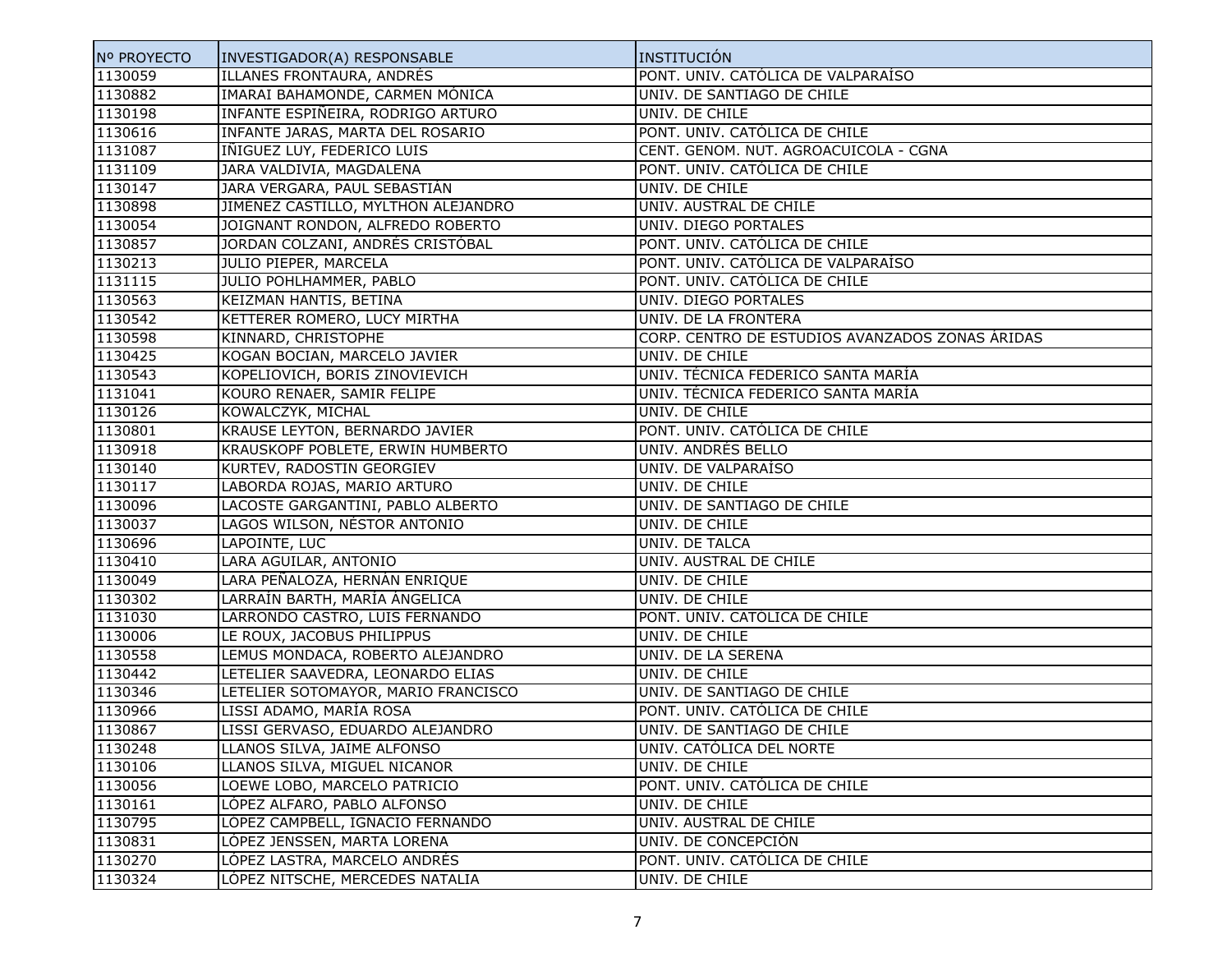| Nº PROYECTO | INVESTIGADOR(A) RESPONSABLE           | INSTITUCIÓN                        |
|-------------|---------------------------------------|------------------------------------|
| 1130011     | LUCARELLI HERRERA, CLAUDIO ANDRÉS     | UNIV. DE LOS ANDES                 |
| 1130382     | LUND PLANTAT, FERNANDO                | UNIV. DE CHILE                     |
| 1130800     | MAC-CLURE HORTAL, ÓSCAR               | UNIV. DE LOS LAGOS                 |
| 1131123     | MACLEOD-CAREY CASTRO, DESMOND ANDRÉS  | UNIV. ANDRÉS BELLO                 |
| 1131064     | MADRID MONTECINOS, RODOLFO LEONARDO   | UNIV. DE SANTIAGO DE CHILE         |
| 1130595     | MAHADEVAN, RAJESH                     | UNIV. DE CONCEPCIÓN                |
| 1130384     | MAHN OSSES, ANDREA VERÓNICA           | UNIV. DE SANTIAGO DE CHILE         |
| 1130684     | MANGHI HAQUIN, DOMINIQUE TARYN        | PONT. UNIV. CATÓLICA DE VALPARAÍSO |
| 1130802     | MANIDURAI, PAULRAJ                    | UNIV. DE CONCEPCIÓN                |
| 1130839     | MANRÍQUEZ CARRILLO, PATRICIO HÉCTOR   | UNIV. AUSTRAL DE CHILE             |
| 1130502     | MANSILLA GONZÁLEZ, HÉCTOR DANIEL      | UNIV. DE CONCEPCIÓN                |
| 1130378     | MAO, LUCA                             | PONT. UNIV. CATÓLICA DE CHILE      |
| 1130710     | MARDONES COFRÉ, GONZALO ANTONIO       | UNIV. AUSTRAL DE CHILE             |
| 1130265     | MARÍANOV KLUGE, VLADIMIR              | PONT. UNIV. CATÓLICA DE CHILE      |
| 1130395     | MARTÍNEZ BARRERA, JORGE EDGARDO       | PONT. UNIV. CATÓLICA DE CHILE      |
| 1130855     | MARTÍNEZ CARRASCO, AGUSTÍN DEMETRIO   | UNIV. DE VALPARAÍSO                |
| 1130431     | MARTÍNEZ CERECEDA, JOSÉ LUIS          | UNIV. DE CHILE                     |
| 1130602     | MARTÍNEZ SALAZAR, SALOMÉ MINERVA      | UNIV. DE CHILE                     |
| 1130219     | MASSONE SÁNCHEZ, LEONARDO MAXIMILIANO | UNIV. DE CHILE                     |
| 1130268     | MATAMALA VÁSQUEZ, MARTÍN IGNACIO      | UNIV. DE CHILE                     |
| 1131017     | MATIACEVICH, SILVIA BEATRIZ           | UNIV. DE SANTIAGO DE CHILE         |
| 1130193     | MATUS BAEZA, FRANCISCO JAVIER         | UNIV. DE LA FRONTERA               |
| 1130835     | MATUS RITTER, VALERIA MURIEL          | PONT. UNIV. CATÓLICA DE CHILE      |
| 1130189     | MAYA ARANGO, JUAN DIEGO               | UNIV. DE CHILE                     |
| 1130112     | MEDINA LEYTON, RIGOBERTO DEL CARMEN   | UNIV. DE LOS LAGOS                 |
| 1130019     | MEIS WORMER, ANNELIESE                | PONT. UNIV. CATÓLICA DE CHILE      |
| 1130672     | MEJÍA LÓPEZ, JOSÉ FELÍX               | PONT. UNIV. CATÓLICA DE CHILE      |
| 1130922     | MELO HURTADO, FRANCISCO ESTEBAN       | UNIV. DE SANTIAGO DE CHILE         |
| 1130767     | MENA CARRASCO, MARCELO ANDRÉS         | UNIV. ANDRÉS BELLO                 |
| 1130128     | MÉNDEZ MELGAR, CÉSAR AUGUSTO          | UNIV. DE CHILE                     |
| 1130389     | MENDOZA ESPINOLA, LEONORA SOFIA       | UNIV. DE SANTIAGO DE CHILE         |
| 1130437     | MENÉNDEZ PROUPIN, EDUARDO ARIEL       | UNIV. DE CHILE                     |
| 1130408     | MERINO ESCOBAR, JOSÉ MANUEL           | UNIV. DE CONCEPCIÓN                |
| 1130371     | MERINO MONTERO, LUIS FÉLIX            | UNIV. DE CHILE                     |
| 1130759     | MERINO RUBILAR, CRISTIÁN GONZALO      | PONT. UNIV. CATÓLICA DE VALPARAÍSO |
| 1130934     | MERY QUIROZ, DOMINGO ARTURO           | PONT. UNIV. CATÓLICA DE CHILE      |
| 1130853     | MEZZANO ABEDRAPO, DIEGO ANTONIO       | PONT. UNIV. CATÓLICA DE CHILE      |
| 1130550     | MICHEA ACEVEDO, LUIS FERNANDO         | UNIV. DE CHILE                     |
| 1130434     | MILLAR CARVACHO, RENÉ DOMINGO         | PONT. UNIV. CATÓLICA DE CHILE      |
| 1130196     | MINNITI DEL BARCO, DANTE              | PONT. UNIV. CATÓLICA DE CHILE      |
| 1130303     | MIQUEL POBLETE, JUAN FRANCISCO        | PONT. UNIV. CATÓLICA DE CHILE      |
| 1130365     | MITTELMANN PRIETO, JORGE EUGENIO      | UNIV. DE LOS ANDES                 |
| 1130197     | MIYASAKA DE ALMEIDA, ANDREA           | UNIV. ANDRÉS BELLO                 |
| 1130118     | MOENNE MUÑOZ, ALEJANDRA LEONOR        | UNIV. DE SANTIAGO DE CHILE         |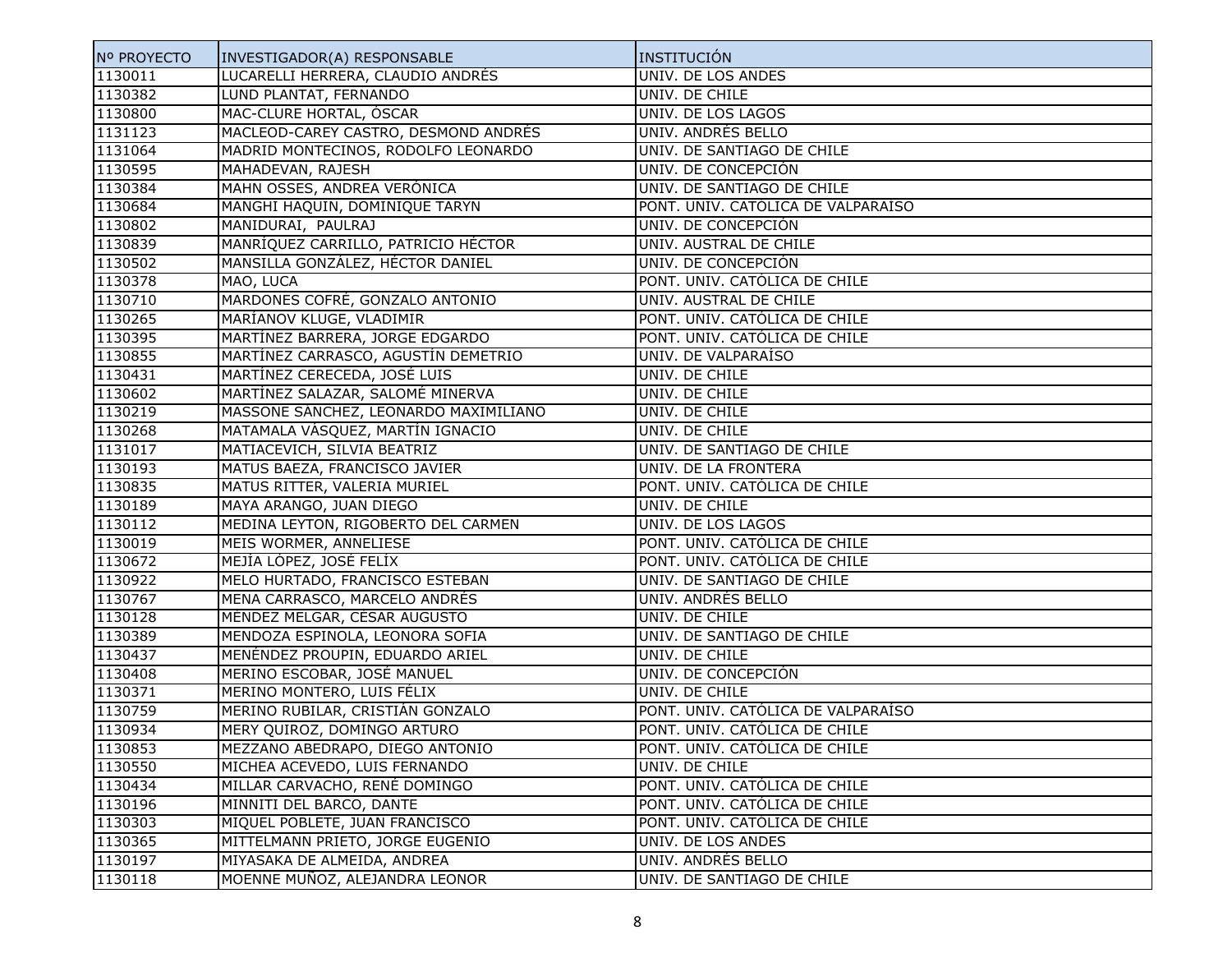| Nº PROYECTO | INVESTIGADOR(A) RESPONSABLE         | <b>INSTITUCIÓN</b>                              |
|-------------|-------------------------------------|-------------------------------------------------|
| 1130330     | MOLINA SAMPAYO, MARÍA CARMEN        | UNIV. DE CHILE                                  |
| 1130545     | MOLINA SIRGUIADO, ALFREDO IVÁN      | UNIV. ANDRÉS BELLO                              |
| 1130716     | MOLINET FLORES, CARLOS ALBERTO      | UNIV. AUSTRAL DE CHILE                          |
| 1130711     | MONASTERIO OPAZO, OCTAVIO HERNÁN    | UNIV. DE CHILE                                  |
| 1130859     | MONDACA ROJAS, CARLOS ENRIQUE       | UNIV. DE TARAPACÁ                               |
| 1130566     | MONNIER, SEBASTIEN                  | CORP. CENTRO DE ESTUDIOS AVANZADOS ZONAS ÁRIDAS |
| 1130315     | MONTALVO MARTÍNEZ, SILVIO JACINTO   | UNIV. DE SANTIAGO DE CHILE                      |
| 1130706     | MONTECINO LEONARD, MARTÍN ALEJANDRO | UNIV. ANDRÉS BELLO                              |
| 1131092     | MONTECINOS GULA, ALDO MANUEL        | UNIV. DE CONCEPCIÓN                             |
| 1130953     | MONTENEGRO MAGGIO, MAXIMILIANO JOSÉ | PONT. UNIV. CATÓLICA DE CHILE                   |
| 1130998     | MONTERO AYALA, JUAN PABLO           | PONT. UNIV. CATÓLICA DE CHILE                   |
| 1130779     | MORA DEL VALLE, CLAUDIA ALEJANDRA   | UNIV. ALBERTO HURTADO                           |
| 1130306     | MORA POBLETE, FREDDY LUIS           | UNIV. DE TALCA                                  |
| 1130022     | MORALES QUIROGA, MAURICIO JOSÉ      | UNIV. DIEGO PORTALES                            |
| 1130355     | MORÁN RUZ, GABRIEL ROBERTO          | UNIV. AUSTRAL DE CHILE                          |
| 1130681     | MORENO ARAYA, EDUARDO ENRIQUE       | UNIV. ADOLFO IBÁÑEZ                             |
| 1130453     | MORENO CUEVAS, JORGE JOSÉ           | UNIV. DEL BÍO-BÍO                               |
| 1130280     | MORENO FLORES, GREGORIO ROLANDO     | PONT. UNIV. CATÓLICA DE CHILE                   |
| 1130433     | MORENO NAVARRO, YANKO PABLO         | UNIV. DE CONCEPCIÓN                             |
| 1131152     | MOYANO DIAZ, EMILIO EDMUNDO         | UNIV. DE TALCA                                  |
| 1130776     | MUGA URQUIZA, IGNACIO PATRICIO      | PONT. UNIV. CATÓLICA DE VALPARAÍSO              |
| 1130249     | MUNOZ OVALLE, IVÁN RICARDO          | UNIV. DE TARAPACÁ                               |
| 1131128     | MUÑOZ GUZMÁN, CAROLINA BEATRIZ      | PONT. UNIV. CATÓLICA DE CHILE                   |
| 1130111     | MUÑOZ MAGNINO, RICARDO CARLOS       | UNIV. DE CHILE                                  |
| 1130522     | MUÑOZ PARDO, JOSÉ FRANCISCO         | PONT. UNIV. CATÓLICA DE CHILE                   |
| 1130412     | MUSALEM SAID, ANDRÉS IGNACIO        | UNIV. DE CHILE                                  |
| 1130041     | NEAMAN, ALEXANDER                   | PONT. UNIV. CATÓLICA DE VALPARAÍSO              |
| 1130146     | NERVI ODDONE, FLAVIO                | PONT. UNIV. CATÓLICA DE CHILE                   |
| 1130750     | NESPOLO ROSSI, ROBERTO FERNANDO     | UNIV. AUSTRAL DE CHILE                          |
| 1131147     | NICOLIS, ORIETTA                    | UNIV. DE VALPARAÍSO                             |
| 1131143     | NIKLITSCHEK HUAQUIN, EDWIN JUAN     | UNIV. DE LOS LAGOS                              |
| 1130132     | NIMPTSCH MAASS, JORGE EDGARDO       | UNIV. AUSTRAL DE CHILE                          |
| 1130917     | NÚÑEZ ATENCIO, LAUTARO              | UNIV. CATÓLICA DEL NORTE                        |
| 1130068     | NÚÑEZ GONZÁLEZ, MARCO TULIO         | UNIV. DE CHILE                                  |
| 1130665     | NÚÑEZ POBLETE, MANUEL ANTONIO       | PONT. UNIV. CATÓLICA DE VALPARAÍSO              |
| 1130878     | OBREQUE NIÑEZ, CARLOS ENRIQUE       | UNIV. DEL BIO-BIO                               |
| 1131075     | OLEA ACEITUNO, RODRIGO GONZALO      | UNIV. ANDRÉS BELLO                              |
| 1130631     | OLGUÍN MARIN, HUGO CÉSAR            | PONT. UNIV. CATÓLICA DE CHILE                   |
| 1130075     | OLIVARES GROHNERT, MANUEL ALONSO    | UNIV. DE CHILE                                  |
| 1130422     | OLIVER CALDERÓN, GUILLERMO RAMIRO   | PONT. UNIV. CATÓLICA DE VALPARAÍSO              |
| 1130093     | OÑATE CONTRERAS, ÁNGEL ALEJANDRO    | UNIV. DE CONCEPCIÓN                             |
| 1130862     | ORIO ÁLVAREZ, PATRICIO RODRIGO      | UNIV. DE VALPARAÍSO                             |
| 1130409     | ORREGO SÁNCHEZ, CRISTOBAL           | PONT. UNIV. CATÓLICA DE CHILE                   |
| 1130975     | ORTEGA BLU, RODRIGO AUGUSTO         | UNIV. TÉCNICA FEDERICO SANTA MARÍA              |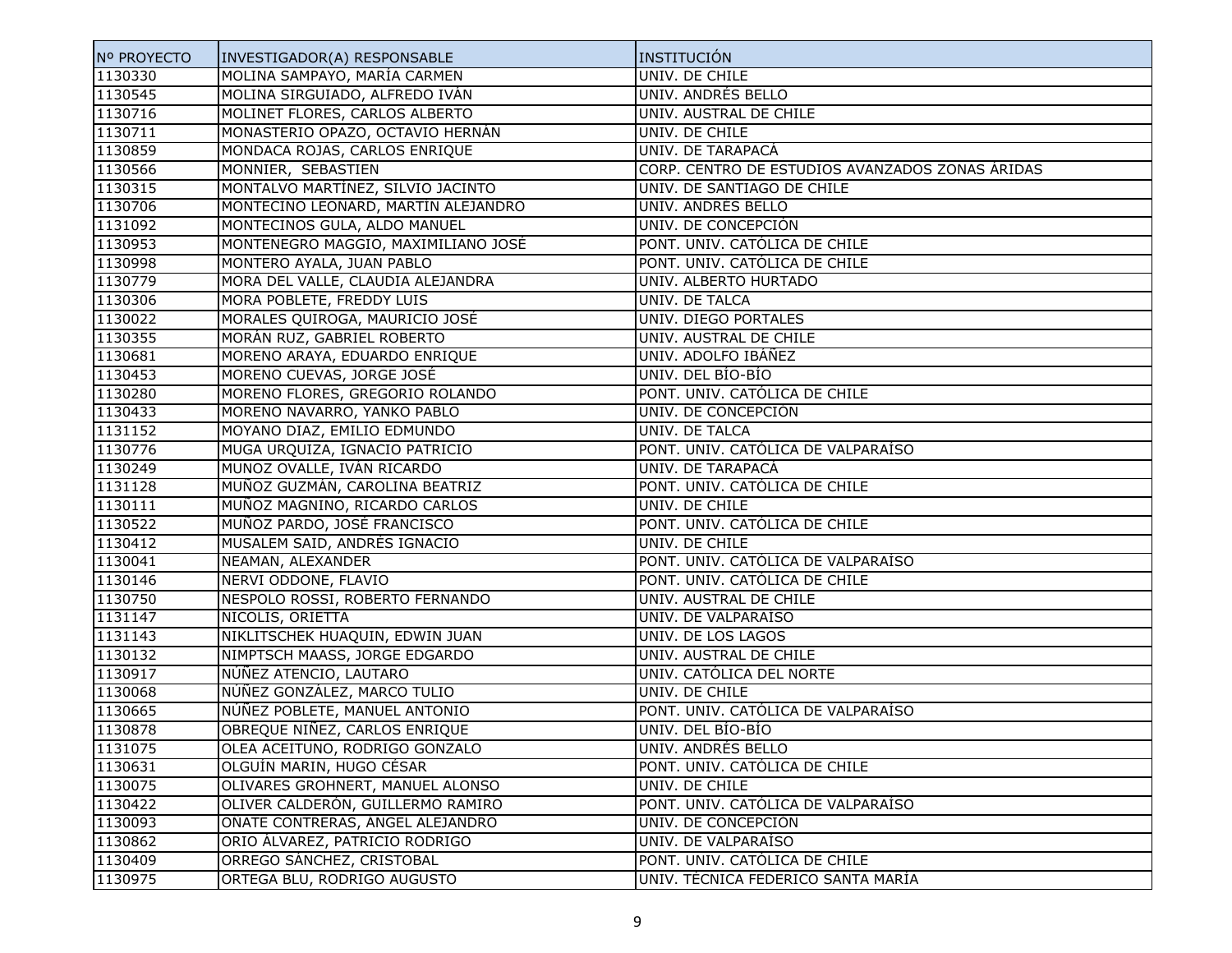| Nº PROYECTO | INVESTIGADOR(A) RESPONSABLE          | INSTITUCIÓN                        |
|-------------|--------------------------------------|------------------------------------|
| 1130729     | ORTEGA FARÍAS, SAMUEL ORLANDO        | UNIV. DE TALCA                     |
| 1130208     | ORTIZ VELIZ, JORGE RONALD            | UNIV. DE CHILE                     |
| 1131009     | ORTIZ ZAPATA, JUAN CARLOS            | UNIV. DE CONCEPCIÓN                |
| 1130561     | O'RYAN GALLARDO, MIGUEL LUIS         | UNIV. DE CHILE                     |
| 1130587     | OSORIO LIRA, FERNANDO ALBERTO        | UNIV. DE SANTIAGO DE CHILE         |
| 1130924     | OSORIO OLIVARES, MAURICIO ENRIQUE    | UNIV. TÉCNICA FEDERICO SANTA MARÍA |
| 1130654     | OSSA SWEARS, CARLOS JOAQUÍN          | UNIV. DE CHILE                     |
| 1130474     | OTEÍZA SILVA, MARÍA TERESA           | PONT. UNIV. CATÓLICA DE CHILE      |
| 1130609     | OYARZÚN ROBLES, CÉSAR PABLO          | UNIV. DE CHILE                     |
| 1130271     | PACHECO RIVERA, RODRIGO ANDRÉS       | FUND. CIENCIA PARA LA VIDA         |
| 1130623     | PALMA ALVARADO, DANIEL ANDRÉS        | UNIV. ALBERTO HURTADO              |
| 1130777     | PALMA QUILODRÁN, GONZALO ALEJANDRO   | UNIV. DE CHILE                     |
| 1130467     | PALMA VÁSQUEZ, RAMÓN EDUARDO         | PONT. UNIV. CATÓLICA DE CHILE      |
| 1130216     | PALOMO GONZÁLEZ, IVÁN FRANCISCO      | UNIV. DE TALCA                     |
| 1130455     | PAREDES CAJAS, FERNANDO HERNÁN       | UNIV. DIEGO PORTALES               |
| 1130717     | PAREDES ESPARZA, RODOLFO JOSÉ        | UNIV. ANDRÉS BELLO                 |
| 1130643     | PAREDES GARCÍA, VERÓNICA DEL ROSARIO | UNIV. ANDRÉS BELLO                 |
| 1131044     | PAREDES MORALEDA, RODRIGO ANDRÉS     | UNIV. DE TALCA                     |
| 1130033     | PARODI SWEIS, GIOVANNI EMANUEL       | PONT. UNIV. CATÓLICA DE VALPARAÍSO |
| 1130668     | PARRA CORDERO, MAURO CRISTIÁN        | UNIV. DE CHILE                     |
| 1130181     | PARRAGUEZ GAMBOA, VÍCTOR HUGO        | UNIV. DE CHILE                     |
| 1130234     | PASCUAL JIMÉNEZ, RODRIGO             | PONT. UNIV. CATÓLICA DE CHILE      |
| 1130936     | PASTEN GONZÁLEZ, PABLO ARTURO        | PONT. UNIV. CATÓLICA DE CHILE      |
| 1130065     | PAVEZ GUERRERO, PAULINA ISABEL       | PONT. UNIV. CATÓLICA DE CHILE      |
| 1131062     | PAVEZ IRRAZÁBAL, JORGE ENRIQUE       | UNIV. DE SANTIAGO DE CHILE         |
| 1131144     | PAVEZ OJEDA, JORGE GONZALO           | UNIV. CATÓLICA DEL NORTE           |
| 1130005     | PECCHI SÁNCHEZ, GINA ÁNGELA          | UNIV. DE CONCEPCIÓN                |
| 1130652     | PÉREZ ACLE, TOMÁS ORLANDO            | UNIV. DE CHILE                     |
| 1130353     | PÉREZ BARRIENTOS, CECILIA ANTONIETA  | INST. DE ECOLOGÍA Y BIODIVERSIDAD  |
| 1130240     | PÉREZ BRAVO, FRANCISCO ANTONIO       | UNIV. DE CHILE                     |
| 1130473     | PÉREZ FERNÁNDEZ, RUBÉN               | UNIV. DE CONCEPCIÓN                |
| 1130079     | PÉREZ HERNÁNDEZ, EDWIN GREGORIO      | PONT. UNIV. CATÓLICA DE CHILE      |
| 1130935     | PÉREZ QUEZADA, JORGE FRANCISCO       | UNIV. DE CHILE                     |
| 1130519     | PÉREZ WILSON, CARLOS EDUARDO         | UNIV. DE CONCEPCIÓN                |
| 1130347     | PESSOA MAHANA, HERNÁN ARMANDO        | UNIV. DE CHILE                     |
| 1131132     | PICAZO VERDEJO, MARÍA INÉS           | UNIV. DE CONCEPCIÓN                |
| 1130701     | PINO LÓPEZ, EDUARDO FRANCISCO        | UNIV. DE SANTIAGO DE CHILE         |
| 1130090     | PIZARRO AGUIRRE, FERNANDO DAGOBERTO  | UNIV. DE CHILE                     |
| 1130739     | PIZARRO ROMERO, ANA IRENE            | UNIV. DE SANTIAGO DE CHILE         |
| 1130171     | PIZARRO WILSON, CARLOS RENÉ          | <b>UNIV. DIEGO PORTALES</b>        |
| 1130017     | PLIOUCHTCHAI, MIKHAIL                | UNIV. DE SANTIAGO DE CHILE         |
| 1130264     | PONCE DONOSO, HERNÁN MAURICIO        | UNIV. DE TALCA                     |
| 1131107     | PONTT OLIVARES, JORGE ANTONIO        | UNIV. TÉCNICA FEDERICO SANTA MARÍA |
| 1130647     | PORCU ARTUDI, EMILIO                 | UNIV. DE VALPARAÍSO                |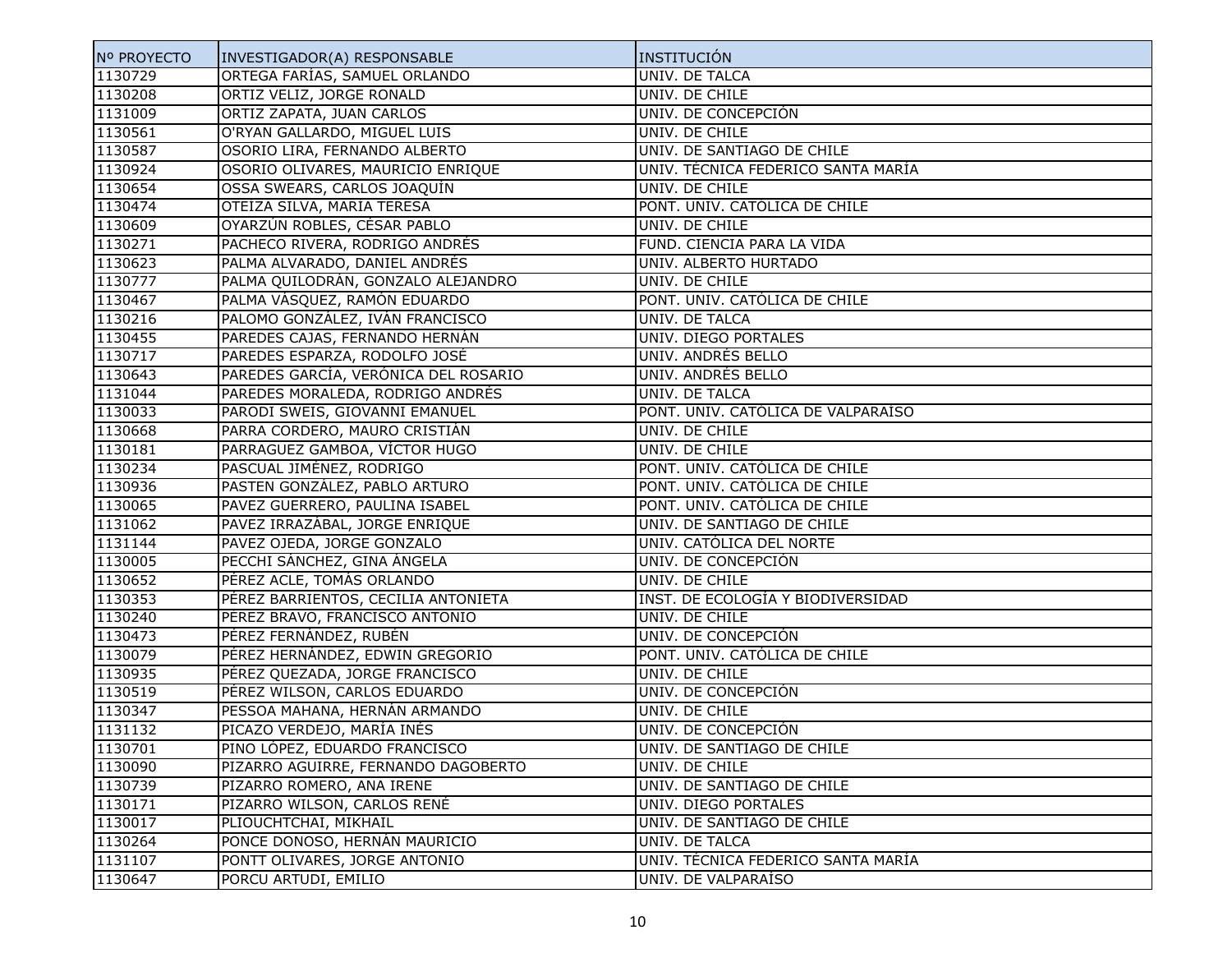| Nº PROYECTO | INVESTIGADOR(A) RESPONSABLE            | INSTITUCIÓN                           |
|-------------|----------------------------------------|---------------------------------------|
| 1130549     | POTASHNIKOVA, IRINA                    | UNIV. TÉCNICA FEDERICO SANTA MARÍA    |
| 1130329     | POZO GALLARDO, KARLA ANDREA            | UNIV. CATÓLICA DE LA STMA. CONCEPCIÓN |
| 1130554     | PRADO CASTILLO, HUMBERTO EDUARDO       | UNIV. DE SANTIAGO DE CHILE            |
| 1130836     | PREISS CONTRERAS, DAVID DANIEL         | PONT. UNIV. CATÓLICA DE CHILE         |
| 1130674     | PRIETO CABRERA, PABLO ANDRÉS           | UNIV. TÉCNICA FEDERICO SANTA MARÍA    |
| 1130714     | PULIDO FUENZALIDA, RUBÉN GUILLERMO     | UNIV. AUSTRAL DE CHILE                |
| 1130250     | QUEST MINIKUS, ANDREW FREDERICK        | UNIV. DE CHILE                        |
| 1130745     | QUEVEDO LEÓN, ROBERTO AGUSTÍN          | UNIV. DE LOS LAGOS                    |
| 1130446     | QUIJADA ABARCA, JUAN RAÚL              | UNIV. DE CHILE                        |
| 1130012     | QUINTANILLA GONZÁLEZ, MARÍA ELENA      | UNIV. DE CHILE                        |
| 1130691     | QUIROGA JAMETT, EDUARDO JOEL           | PONT. UNIV. CATÓLICA DE VALPARAÍSO    |
| 1130916     | RAMALINGA VISWANATHAN, MANGALARAJA     | UNIV. DE CONCEPCIÓN                   |
| 1131008     | RAMÍREZ RIVERA, CLAUDIO CARLOS         | UNIV. DE TALCA                        |
| 1130906     | RAMOS GREZ, JORGE ANDRÉS               | PONT. UNIV. CATÓLICA DE CHILE         |
| 1130974     | RANNOU FUENTES, FERNANDO RODRIGO       | UNIV. DE SANTIAGO DE CHILE            |
| 1130061     | RAPAPORT ZIMERMANN, IVÁN               | UNIV. DE CHILE                        |
| 1130591     | RAYKOV, GUEORGUI DIMITROV              | PONT. UNIV. CATOLICA DE CHILE         |
| 1130030     | REICH MORALES, MARTIN HERBERT          | UNIV. DE CHILE                        |
| 1130392     | REPETTO LISBOA, MARÍA GABRIELA         | UNIV. DEL DESARROLLO                  |
| 1130957     | RESZKA CABELLO, PEDRO SEBASTIÁN        | UNIV. TÉCNICA FEDERICO SANTA MARÍA    |
| 1130903     | RETAMAL HERNÁNDEZ, CHRISTIAN ALEJANDRO | UNIV. DE SANTIAGO DE CHILE            |
| 1130151     | REYES BAEZ, OMAR RODRIGO               | UNIV. DE MAGALLANES                   |
| 1130185     | REYES PARADA, MIGUEL IVÁN              | UNIV. DE SANTIAGO DE CHILE            |
| 1130386     | REYES PINTO, ALEJANDRO MAURICIO        | UNIV. AUSTRAL DE CHILE                |
| 1130709     | RICA MERY, SERGIO ANDRÉS               | UNIV. ADOLFO IBÁÑEZ                   |
| 1130996     | RIEDEL SORIA, CLAUDIA ANDREA           | UNIV. ANDRÉS BELLO                    |
| 1130468     | RIVERA CAYUPI, JORGE ENRIQUE           | UNIV. DE CHILE                        |
| 1130204     | ROA STRAUCH, JUAN CARLOS               | PONT. UNIV. CATÓLICA DE CHILE         |
| 1131105     | RODRÍGUEZ AGURTO, JOSÉ NIBALDO         | PONT. UNIV. CATÓLICA DE VALPARAÍSO    |
| 1130680     | RODRÍGUEZ FERRER, ROCÍO                | PONT. UNIV. CATÓLICA DE CHILE         |
| 1130693     | RODRÍGUEZ GUTIÉRREZ, JAIME PATRICIO    | UNIV. DE CONCEPCIÓN                   |
| 1130705     | RODRÍGUEZ SUÁREZ, ROBERTO LÁZARO       | PONT. UNIV. CATÓLICA DE CHILE         |
| 1130045     | RODRÍGUEZ VIVES, JUAN PABLO            | UNIV. DE CHILE                        |
| 1130538     | RODRÍGUEZ, JULIO CÉSAR                 | UNIV. DE VALPARAÍSO                   |
| 1130272     | ROGAN CASTILLO, JOSÉ ANTONIO           | UNIV. DE CHILE                        |
| 1130230     | ROJAS CASTILLO, MARÍA GRACIELA         | UNIV. DE CHILE                        |
| 1131055     | ROJAS CORRADI, MARÍA HELOISA           | UNIV. DE CHILE                        |
| 1130622     | ROJAS CORTÉS, RENE GABRIEL             | PONT. UNIV. CATÓLICA DE VALPARAÍSO    |
| 1130476     | ROJAS DONAT, LUIS MARCELINO            | UNIV. DEL BÍO-BÍO                     |
| 1130205     | ROJAS FLORES, JORGE ANTONIO            | UNIV. DE SANTIAGO DE CHILE            |
| 1130077     | ROJAS GUERRERO, RENÉ SEGUNDO           | PONT. UNIV. CATÓLICA DE CHILE         |
| 1130904     | ROJAS MONTECINOS, PATRICIO ALEJANDRO   | UNIV. DE SANTIAGO DE CHILE            |
| 1130337     | ROJAS RUBIO, ARMANDO                   | UNIV. CATÓLICA DEL MAULE              |
| 1130475     | ROJAS SAPERAS, PAULA ANDREA            | PONT. UNIV. CATÓLICA DE VALPARAÍSO    |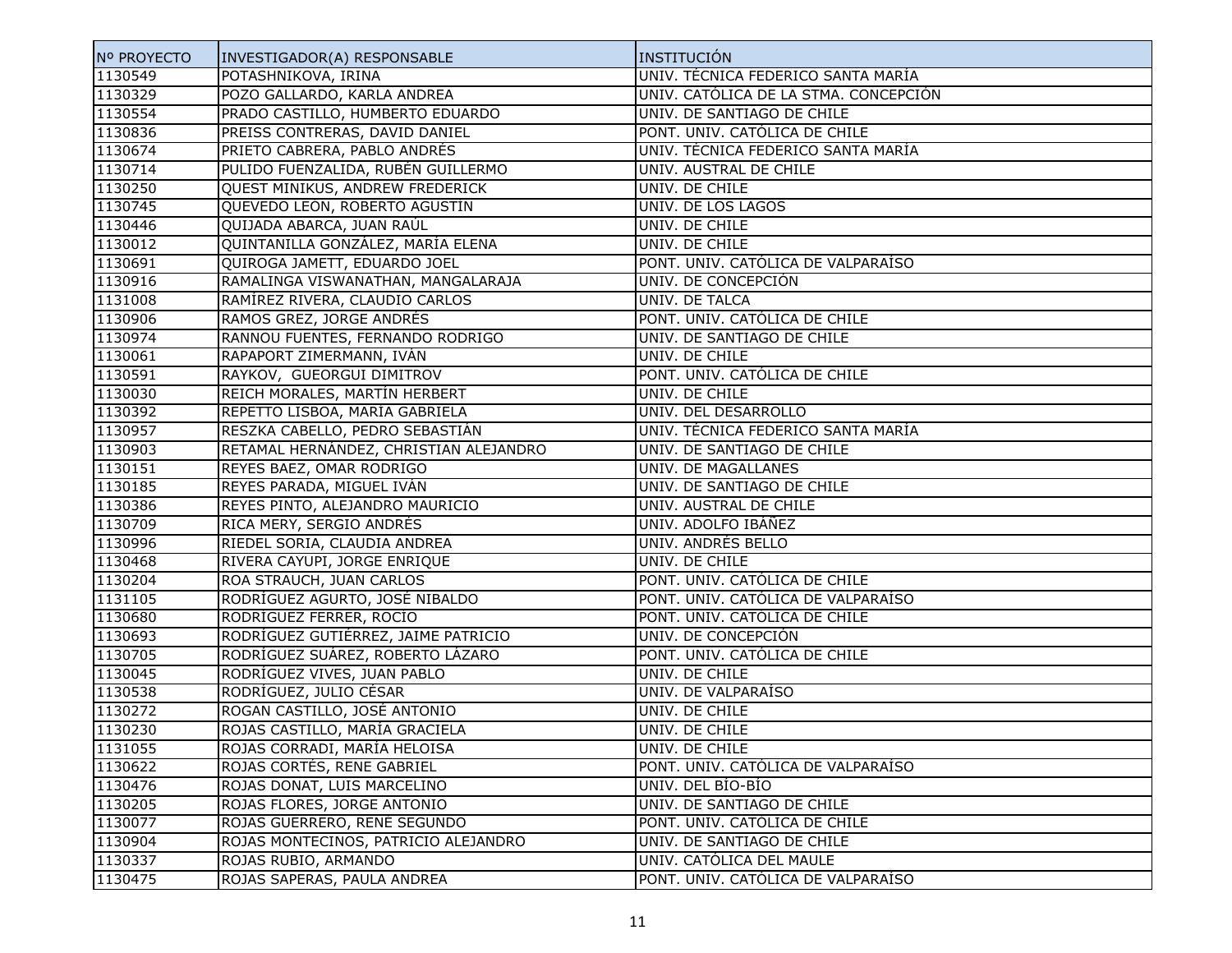| Nº PROYECTO | INVESTIGADOR(A) RESPONSABLE            | INSTITUCIÓN                           |
|-------------|----------------------------------------|---------------------------------------|
| 1130135     | ROJO JERALDO, ÓSCAR LUIS               | UNIV. CATÓLICA DEL NORTE              |
| 1130720     | ROMÁN MONTES DE OCA, DOMINGO ALBERTO   | PONT. UNIV. CATÓLICA DE CHILE         |
| 1130356     | ROMANI CHOCCE, GIANNI AUGUSTA          | UNIV. CATÓLICA DEL NORTE              |
| 1130274     | ROMANQUE ULLOA, PAMELA DEL ROSARIO     | UNIV. DE CHILE                        |
| 1130393     | ROMERO SEGUEL, ALEJANDRO CÉSAR         | UNIV. DE LOS ANDES                    |
| 1130188     | RONCO MACCHIAVELLO, ANA MARÍA          | UNIV. DE CHILE                        |
| 1130939     | RONCO, MARÍA OFELIA                    | UNIV. DE TALCA                        |
| 1130854     | RUBILAR ARANEDA, OLGA MARGARITA        | UNIV. DE LA FRONTERA                  |
| 1130639     | RUBILAR DIAZ, MÓNICA OLGA              | UNIV. DE LA FRONTERA                  |
| 1130153     | RUIZ DEL SOLAR SAN MARTÍN, JAVIER      | UNIV. DE CHILE                        |
| 1130290     | SABAJ MERUANE, OMAR                    | UNIV. DE LA SERENA                    |
| 1130488     | SABATINI DOWNEY, FRANCISCO RAFAEL      | PONT. UNIV. CATÓLICA DE CHILE         |
| 1130611     | SAGHIN, RADU                           | PONT. UNIV. CATÓLICA DE VALPARAÍSO    |
| 1130515     | SAGREDO BAEZA, RAFAEL LUIS             | PONT. UNIV. CATÓLICA DE CHILE         |
| 1131095     | SALAMANCA GUTIÉRREZ, GASTÓN FELIPE     | UNIV. DE CONCEPCIÓN                   |
| 1130391     | SALAZAR GONZÁLEZ, RICARDO ANDRÉS       | UNIV. DE SANTIAGO DE CHILE            |
| 1130675     | SALAZAR NAVARRETE, LUIS ANTONIO        | UNIV. DE LA FRONTERA                  |
| 1130320     | SALAZAR ONFRAY, FLAVIO ANDRÉS          | UNIV. DE CHILE                        |
| 1130653     | SALGADO ARIAS, PATRICIO GERARDO        | UNIV. DE CONCEPCIÓN                   |
| 1130700     | SALGADO BROCAL, MARIO EDGARDO          | UNIV. TÉCNICA FEDERICO SANTA MARÍA    |
| 1130317     | SALGADO HERRERA, JOSÉ CRISTIÁN         | UNIV. DE CHILE                        |
| 1131013     | SALINAS AYALA, LILIAN ÁNGELICA         | UNIV. DE CONCEPCIÓN                   |
| 1130414     | SAN MARTÍN ARAYA, RODY ENRIQUE         | UNIV. AUSTRAL DE CHILE                |
| 1131106     | SAN MARTÍN REBOLLEDO, BERNARDO ANTONIO | UNIV. CATÓLICA DEL NORTE              |
| 1130252     | SÁNCHEZ GONZÁLEZ, MARÍA CECILIA        | UNIV. ACADEMIA DE HUMANISMO CRISTIÁNO |
| 1130888     | SÁNCHEZ GUTIÉRREZ, RAÚL SEGUNDO        | UNIV. DE LA FRONTERA                  |
| 1130769     | SÁNCHEZ VÁSQUEZ, FABIOLA ALEJANDRA     | UNIV. AUSTRAL DE CHILE                |
| 1130407     | SÁNCHEZ VERGARA, GINA LUISA            | UNIV. DE CHILE                        |
| 1130593     | SANHUEZA CERDA, CARLOS RODRIGO         | UNIV. DE TALCA                        |
| 1130786     | SANTELICES ÁLVAREZ, MARÍA PÍA          | PONT. UNIV. CATÓLICA DE CHILE         |
| 1130584     | SANTIBÁÑEZ YÁÑEZ, CRISTIÁN MANUEL      | UNIV. DIEGO PORTALES                  |
| 1130044     | SANTOS BLANCO, JOSÉ GUILLERMO          | PONT. UNIV. CATÓLICA DE CHILE         |
| 1130232     | SAPAG MUÑOZ DE LA PEÑA, AMALIA JULIA   | UNIV. DE CHILE                        |
| 1130039     | SARACOSTTI SCHWARTZMAN, MAHIA          | UNIV. AUTÓNOMA DE CHILE               |
| 1130824     | SARRAZIN CASTILLO, ANDRÉS FERNANDO     | PONT. UNIV. CATÓLICA DE VALPARAÍSO    |
| 1130781     | SAUMA SANTIS, ENZO ENRIQUE             | PONT. UNIV. CATÓLICA DE CHILE         |
| 1130682     | SBARBARO HOFER, DANIEL GERÓNIMO        | UNIV. DE CONCEPCION                   |
| 1130165     | SCHNETTLER MORALES, BERTA LORENA       | UNIV. DE LA FRONTERA                  |
| 1130707     | SCHOTT VERDUGO, EDUARDO ENRIQUE        | UNIV. BERNARDO O'HIGGINS              |
| 1131065     | SCHULLER, ANDREAS PETER                | PONT. UNIV. CATÓLICA DE CHILE         |
| 1130620     | SCHUMACHER RATTI, FEDERICO             | UNIV. ARTES Y CIENCIAS SOCIALES       |
| 1130580     | SEIFERT, BIRGER                        | PONT. UNIV. CATÓLICA DE CHILE         |
| 1130808     | SEPÚLVEDA RETAMAL, MARCELA ALEJANDRA   | UNIV. DE TARAPACÁ                     |
| 1130520     | SERPELL BLEY, ALFREDO FEDERICO         | PONT. UNIV. CATÓLICA DE CHILE         |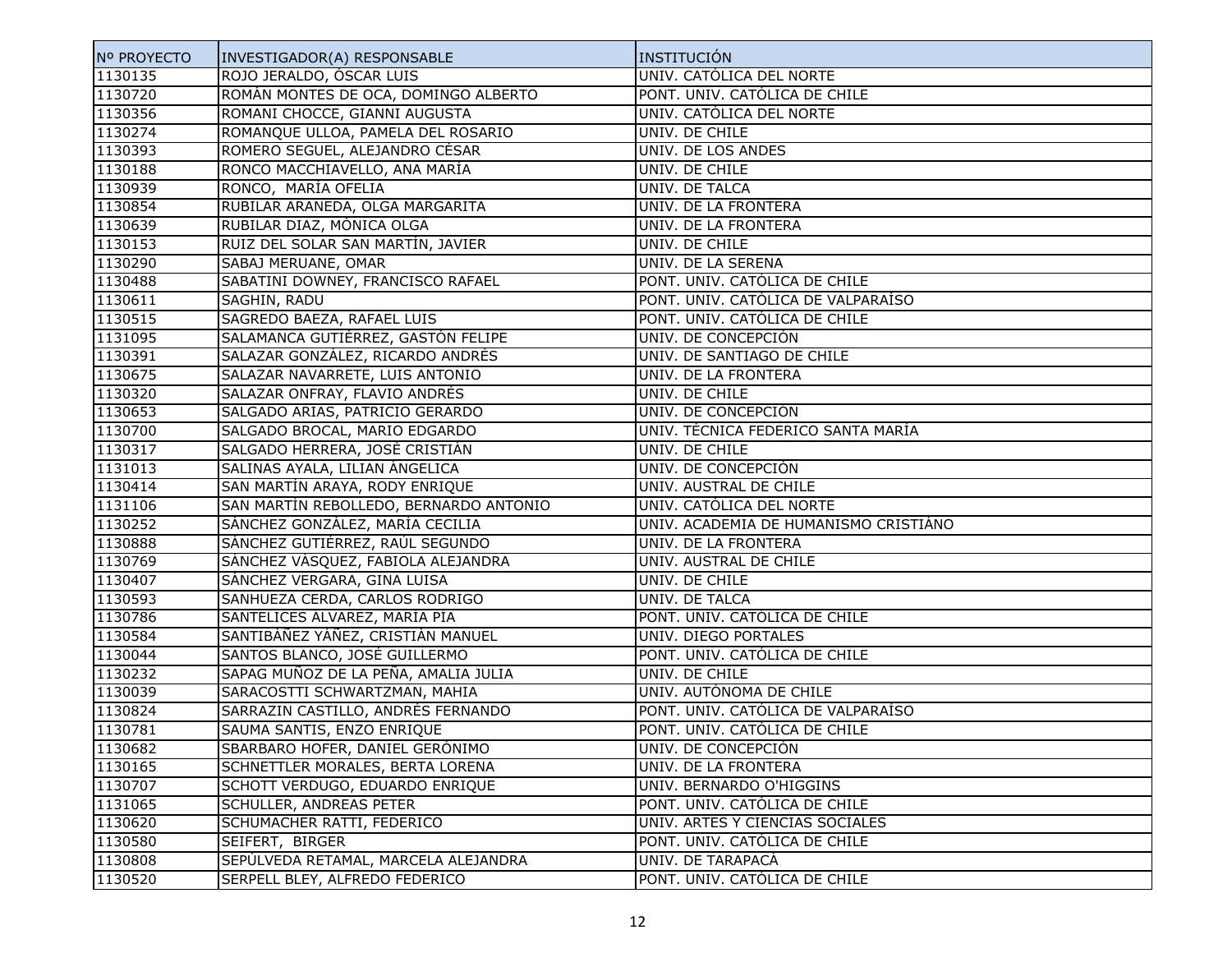| Nº PROYECTO | INVESTIGADOR(A) RESPONSABLE         | INSTITUCIÓN                                     |
|-------------|-------------------------------------|-------------------------------------------------|
| 1130533     | SERRANO MARIN, VICENTE              | UNIV. AUSTRAL DE CHILE                          |
| 1130860     | SHARIM KOVALSKYS, DARIELA LEA       | PONT. UNIV. CATÓLICA DE CHILE                   |
| 1130500     | SHENE DE VIDTS, CAROLINA MARÍA      | UNIV. DE LA FRONTERA                            |
| 1130664     | SIERRA HERRERO, ALFREDO             | UNIV. DE LOS ANDES                              |
| 1130810     | SILVA CONCHA, JAIME RODRIGO         | UNIV. DE LA FRONTERA                            |
| 1130459     | SILVA VERA, EDUARDO IGNACIO         | UNIV. TÉCNICA FEDERICO SANTA MARÍA              |
| 1130787     | SILVA ZÚÑIGA, HÉCTOR PATRICIO       | UNIV. DE ANTOFAGASTA                            |
| 1131056     | SKORULSKI, BARTLOMIEJ MARIUSZ       | UNIV. CATÓLICA DEL NORTE                        |
| 1130618     | SMITH FERRER, PATRICIO CRISTIÁN     | PONT. UNIV. CATÓLICA DE CHILE                   |
| 1130648     | SOBARZO BUSTAMANTE, MARCUS ALFONSO  | UNIV. DE CONCEPCIÓN                             |
| 1130187     | SOTO BUSTAMANTE, EDUARDO ARTURO     | UNIV. DE CHILE                                  |
| 1130398     | SOTO SALAZAR, CÉSAR ANTONIO         | UNIV. DE CONCEPCIÓN                             |
| 1131122     | SOZA GAJARDO, ANDREA MORENA         | PONT. UNIV. CATÓLICA DE CHILE                   |
| 1130357     | SOZA RIED, ALEJANDRO                | PONT. UNIV. CATÓLICA DE CHILE                   |
| 1130773     | SPENCER CONTRERAS, ROSARIO ELENA    | UNIV. DE TALCA                                  |
| 1130160     | SQUELLA SERRANO, JUAN ARTURO        | UNIV. DE CHILE                                  |
| 1130245     | STANGE KLEIN, CLAUDIA RENATE        | UNIV. DE CHILE                                  |
| 1130642     | STEFONI ESPINOZA, CAROLINA          | UNIV. ALBERTO HURTADO                           |
| 1130724     | STEHBERG LIBERMAN, JIMMY            | UNIV. ANDRÉS BELLO                              |
| 1131089     | STOLL, ALEXANDRA                    | CORP. CENTRO DE ESTUDIOS AVANZADOS ZONAS ÁRIDAS |
| 1130771     | STUVEN VATTIER, ANA MARÍA           | UNIV. DIEGO PORTALES                            |
| 1130031     | SUBERCASEAUX SOMMERHOFF, BERNARDO   | UNIV. DE CHILE                                  |
| 1130043     | SUWALSKY WEINSYMER, MARIO           | UNIV. DE CONCEPCIÓN                             |
| 1130493     | SVENSSON, CARL MANFRED              | UNIV. DE LOS ANDES                              |
| 1131023     | TALA GONZÁLEZ, FADIA BEATRIZ        | UNIV. CATÓLICA DEL NORTE                        |
| 1130910     | TAMBURRINO TAVANTZIS, ALDO JORGE    | UNIV. DE CHILE                                  |
| 1130328     | TAPIA LADINO, JUAN ANTONIO          | UNIV. DE CONCEPCIÓN                             |
| 1130887     | TEJOS NÚÑEZ, CRISTIÁN ANDRÉS        | PONT. UNIV. CATÓLICA DE CHILE                   |
| 1131016     | THENOUX ZEBALLOS, GUILLERMO ALFONSO | PONT. UNIV. CATÓLICA DE CHILE                   |
| 1131082     | THIEL, MARTÍN                       | UNIV. CATÓLICA DEL NORTE                        |
| 1130168     | TIEDRA DE ALDECOA, RAFAEL           | PONT. UNIV. CATÓLICA DE CHILE                   |
| 1130203     | TIJOUX MERINO, MARÍA EMILIA         | UNIV. DE CHILE                                  |
| 1130273     | TOLEDO CABRERA, BENJAMIN ANDRÉS     | UNIV. DE CHILE                                  |
| 1130072     | TORO LABBÉ, ALEJANDRO MIGUEL        | PONT. UNIV. CATÓLICA DE CHILE                   |
| 1130394     | TORO UGALDE, CECILIA SHIRLEY        | UNIV. DE CHILE                                  |
| 1130042     | TORREALBA LÓPEZ, FERNANDO           | PONT. UNIV. CATÓLICA DE CHILE                   |
| 1131138     | TORRES DEL CAMPO, CAROLINA ANDREA   | UNIV. DE TALCA                                  |
| 1130586     | TORRES DIAZ, MARÍA SOLEDAD          | UNIV. DE VALPARAÍSO                             |
| 1130507     | TORRES INOSTROZA, SERGIO NEFTALI    | UNIV. DE CONCEPCIÓN                             |
| 1130911     | TORRES TORRETTI, JUAN PABLO         | UNIV. DE CHILE                                  |
| 1130596     | TREBILCOCK KELLY, MAUREEN EILEEN    | UNIV. DEL BÍO-BÍO                               |
| 1130658     | TRONCOSO PÉREZ, RICARDO ALEJANDRO   | CENTRO DE ESTUDIOS CIENTÍFICOS                  |
| 1130366     | TUME ZAPATA, PEDRO IGNACIO          | UNIV. CATÓLICA DE LA STMA. CONCEPCIÓN           |
| 1130277     | UAUY DAGACH-IMBARACK, RICARDO ELIAS | UNIV. DE CHILE                                  |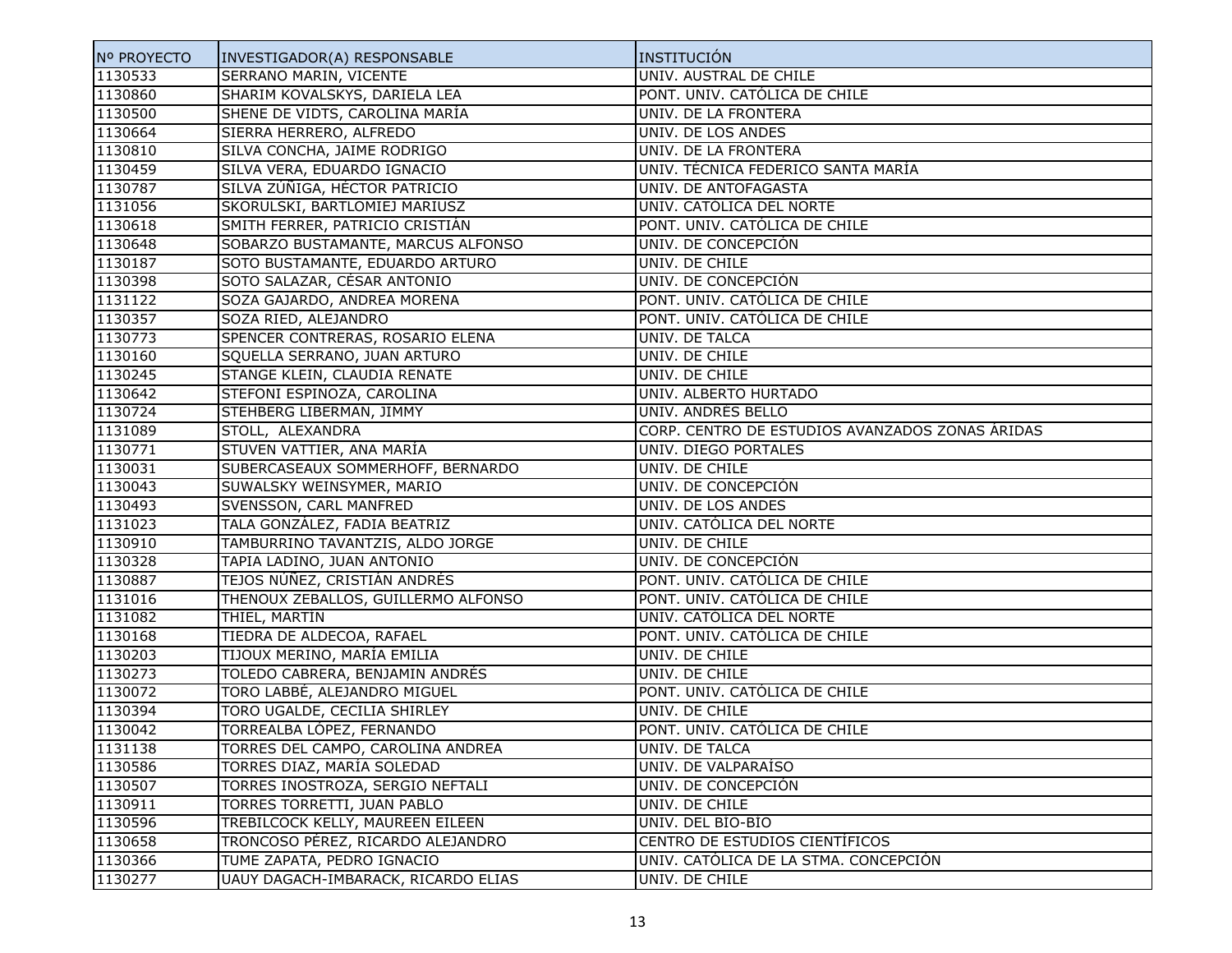| Nº PROYECTO | INVESTIGADOR(A) RESPONSABLE             | INSTITUCIÓN                           |
|-------------|-----------------------------------------|---------------------------------------|
| 1130046     | ULIANOVA, OLGA                          | UNIV. DE SANTIAGO DE CHILE            |
| 1130784     | ULLOA QUIJADA, OSVALDO IVÁN             | UNIV. DE CONCEPCIÓN                   |
| 1130211     | UNDURRAGA SCHULER, MARÍA VERÓNICA       | UNIV. ANDRÉS BELLO                    |
| 1131066     | UQUICHE CARRASCO, EDGAR LUCIANO         | UNIV. DE LA FRONTERA                  |
| 1130156     | URETA ICAZA, SEBASTIÁN                  | UNIV. ALBERTO HURTADO                 |
| 1131094     | URIARTE MERINO, IKER GERARDO            | UNIV. AUSTRAL DE CHILE                |
| 1130279     | URIBE RODRÍGUEZ, MAURICIO IVÁN          | UNIV. DE CHILE                        |
| 1131018     | URRUTIA FERNÁNDEZ, MIGUEL PREVISTO      | UNIV. DE CHILE                        |
| 1130292     | URZÚA TOBAR, ULISES DE LA CRUZ          | UNIV. DE CHILE                        |
| 1130763     | VALDÉS GÓMEZ, HÉCTOR ANTONIO            | UNIV. DE TALCA                        |
| 1130560     | VALDÉS MORALES, HÉCTOR                  | UNIV. CATÓLICA DE LA STMA. CONCEPCIÓN |
| 1130780     | VALENZUELA ÁGUILA, SOFÍA ALEJANDRA      | UNIV. DE CONCEPCIÓN                   |
| 1130416     | VALENZUELA VALDÉS, MARÍA LUISA          | UNIV. ANDRÉS BELLO                    |
| 1130226     | VAN DIEJEN, JAN FELIPE                  | PONT. UNIV. CATÓLICA DE CHILE         |
| 1130849     | VANZI, LEONARDO                         | PONT. UNIV. CATÓLICA DE CHILE         |
| 1130954     | VARELA ZAPATA, DANIEL ABRAHAM           | UNIV. DE LOS LAGOS                    |
| 1130950     | VARGAS CANTIN, PATRICIO FERNANDO        | UNIV. TÉCNICA FEDERICO SANTA MARÍA    |
| 1130254     | VARGAS GALVEZ, CRISTIÁN ANTONIO         | UNIV. DE CONCEPCIÓN                   |
| 1130685     | VARGAS PINTO, TATIANA CATALINA          | UNIV. DE LOS ANDES                    |
| 1130530     | VÁSQUEZ CORDOVA, MALVA MARINA           | UNIV. DE CHILE                        |
| 1130547     | VÁSQUEZ EHRENFELD, CARLOS HUMBERTO      | PONT. UNIV. CATÓLICA DE VALPARAÍSO    |
| 1130311     | VÁSQUEZ FUENTES, ALEXIS EMIR            | UNIV. DE CHILE                        |
| 1130362     | VÁSQUEZ GUZMÁN, CLAUDIO CHRISTIAN       | UNIV. DE SANTIAGO DE CHILE            |
| 1130376     | VÁSQUEZ PALMA, MARÍA FERNANDA           | UNIV. DE TALCA                        |
| 1131037     | VÁSQUEZ PÉREZ, LUZ MÓNICA               | PONT. UNIV. CATÓLICA DE CHILE         |
| 1130815     | VÁSQUEZ ZALDÍVAR, CLAUDIO MARCELO       | PONT. UNIV. CATÓLICA DE CHILE         |
| 1130053     | VEGA BLANCO, MARÍA MARGARITA            | UNIV. DE CHILE                        |
| 1130842     | VERA CARCAMO, JUAN CARLOS               | UNIV. DE CONCEPCIÓN                   |
| 1130492     | VERGARA COFRÉ, LAUTARO JOSÉ             | UNIV. DE SANTIAGO DE CHILE            |
| 1131133     | VERGARA EGERT, PABLO MARIO              | UNIV. DE SANTIAGO DE CHILE            |
| 1130432     | VERGARA ESTÉVEZ, JORGE ARTURO           | UNIV. DE CHILE                        |
| 1130457     | VERGARA LEYTON, ENRIQUE                 | UNIV. DIEGO PORTALES                  |
| 1130644     | VIDAL DIAZ, JOSÉ CLAUDIO                | UNIV. DEL BÍO-BÍO                     |
| 1130375     | VIDAL GARCÍA, IGNACIO                   | UNIV. DE TALCA                        |
| 1130134     | VIDAUX NEGRE, XAVIER                    | UNIV. DE CONCEPCIÓN                   |
| 1130803     | VILLALOBOS CLAVERÍA, ALEJANDRO ANTONIO  | UNIV. DE CONCEPCIÓN                   |
| 1130721     | VILLANOVA, SANDRO                       | UNIV. DE CONCEPCIÓN                   |
| 1131011     | VILLANUEVA ARANCIBIA, RODRIGO ALEJANDRO | UNIV. ANDRÉS BELLO                    |
| 1131099     | VILLARROEL VENTURINI, PABLO HORACIO     | UNIV. AUSTRAL DE CHILE                |
| 1131096     | VILLENA CHAMORRO, MARCELO JULIÁN        | UNIV. ADOLFO IBÁÑEZ                   |
| 1130741     | VÍO LAGOS, CARLOS PABLO                 | PONT. UNIV. CATÓLICA DE CHILE         |
| 1130751     | VIZCAINO, MARCELO EDUARDO               | UNIV. DIEGO PORTALES                  |
| 1131025     | VON BERNHARDI MONTGOMERY, ROMMY EDITH   | PONT. UNIV. CATÓLICA DE CHILE         |
| 1130897     | VON BULOW, MARISA                       | PONT. UNIV. CATÓLICA DE CHILE         |